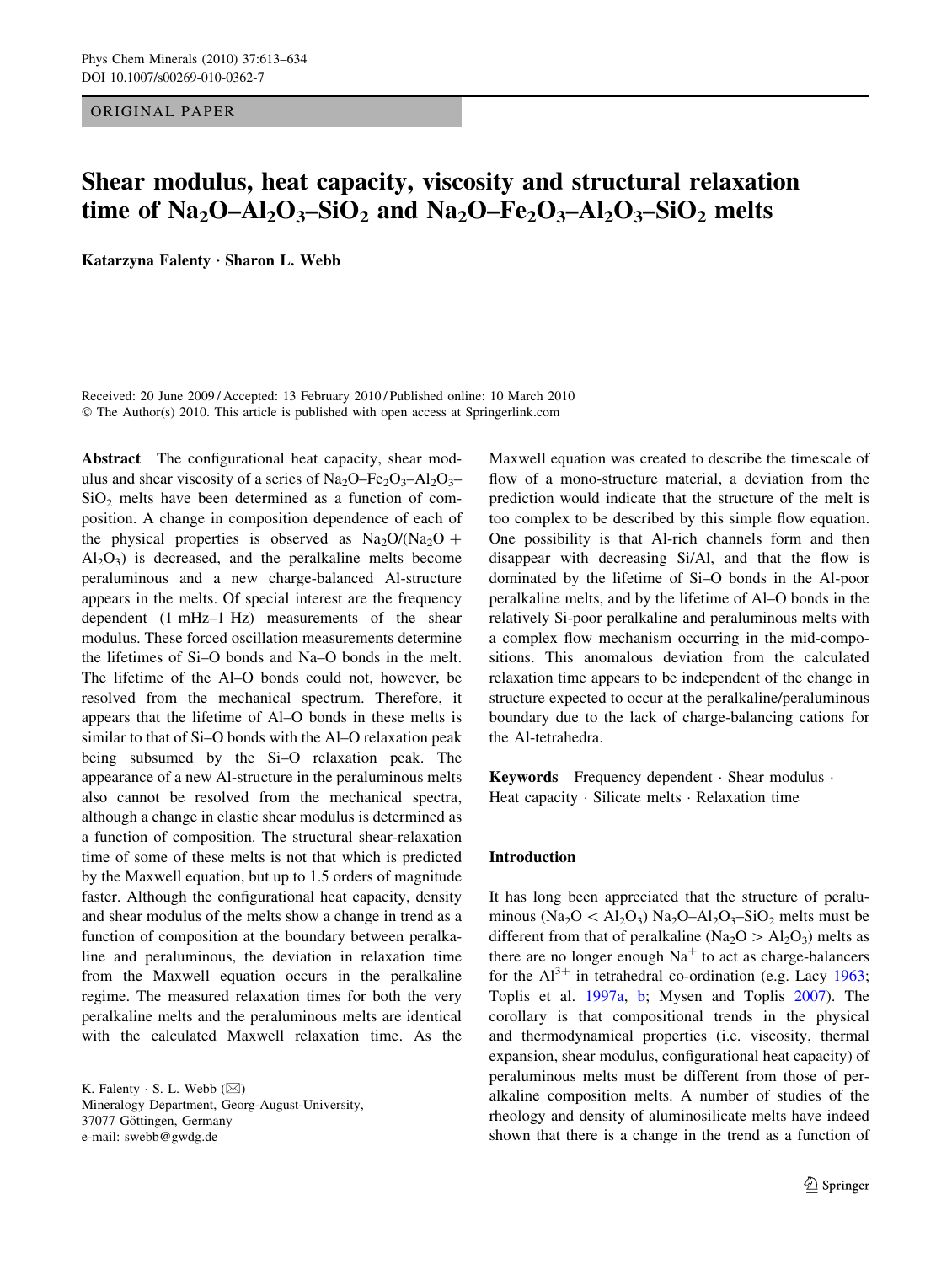<span id="page-1-0"></span>composition as the melts investigated change from peralkaline to peraluminous (e.g. Day and Rindone [1962a](#page-20-0); Riebling [1966](#page-21-0); Taylor and Rindone [1970;](#page-21-0) Hunold and Brückner [1980;](#page-20-0) Toplis et al. [1997a,](#page-21-0) [b;](#page-21-0) Webb et al. [2004,](#page-21-0) [2007;](#page-21-0) Giordano et al. [2006\)](#page-20-0). Therefore, it is clear that the extrapolation of physical and thermodynamic data across the composition divide will lead to increasing errors in predictions of the behaviour of multicomponent melts and magmas of differing compositions.

The structure of peralkaline sodium-aluminosilicate melts has been investigated by NMR studies, which have found that  $Na<sup>+</sup>$  prefers to form non-bridging oxygens bonded to  $Si<sup>4+</sup>$ , and also acts as a charge-balancer for the tetrahedrally co-ordinated  $Al^{3+}$  (e.g. Mysen [1987](#page-21-0); Allwardt et al. [2003](#page-20-0)). Mysen et al. ([2003\)](#page-21-0) concluded from their <sup>29</sup>Si NMR and Raman spectroscopic study on peralkaline glasses that the dominant fraction ( $>70\%$ ) of Al<sup>3+</sup> resides in fully polymerised  $Q<sup>4</sup>$  units.

Lacy ([1963\)](#page-20-0) discussed the various possible structures of peraluminous melts in terms of geometry and energy and concluded that tri-clusters of two  $Si<sup>4+</sup>$ -tetrahedra and one  $Al^{3+}$ -tetrahedron sharing one apical oxygen was the most probable structure for the  $Al^{3+}$  tetrahedra without a Na<sup>+</sup> charge-balancer. The existence of  $AISi<sub>2</sub>O<sub>5</sub>$  tri-clusters has not been confirmed by NMR measurements; however, the peak for such a triple bond to oxygen is expected to lie under the NMR signal for Si–O–Si bonds (Kubicki and Toplis  $2002$ ). Higher co-ordinated  $Al^{3+}$  has, however, been observed in  $Na<sub>2</sub>O-Al<sub>2</sub>O<sub>3</sub>-SiO<sub>2</sub>$  melts and glasses (e.g. Stebbins et al. [2000](#page-21-0), [2008](#page-21-0)). The occurrence of  $\mathrm{V}\mathrm{Al}^{3+}$  is viewed as an indication that  $Na<sub>2</sub>O-Al<sub>2</sub>O<sub>3</sub>$ –SiO<sub>2</sub> melts flow not only by the creation of  $\mathrm{YSi}^{4+}$  (as observed by Stebbins [1991;](#page-21-0) Stebbins and McMillan [1993\)](#page-21-0) but also by a similar mechanism for the tetrahedral  $Al^{3+}$  in the melt (Stebbins et al. [2000](#page-21-0)).

Taylor and Rindone ([1970\)](#page-21-0), Hunold and Brückner ([1980\)](#page-20-0) and Toplis et al. [\(1997a,](#page-21-0) [b\)](#page-21-0) have observed a maximum in viscosity as a function of composition at Na–Al for Na<sub>2</sub>O–  $Al_2O_3-SiO_2$  melts with constant mol%  $SiO_2$  content. The dramatic increase in the viscosity of the peralkaline melts as Na/Al is reduced is attributed to the decrease in the number of non-bridging oxygens being formed (Toplis et al. [1997a\)](#page-21-0) with the small decrease in viscosity in the peraluminous melts accompanying a further decrease in Na/Al being attributed to the increase in the number of tri-clusters.

Maxwell [\(1867](#page-21-0)) calculated that there was a simple relationship between shear viscosity and the structural relaxation time of a liquid:

$$
\tau_{\mathbf{M}} = \frac{\eta_0}{G_{\infty}} \tag{1}
$$

for  $\eta_0$ —long timescale relaxed Newtonian viscosity,  $G_{\infty}$  short timescale unrelaxed elastic shear modulus which is taken to be 10 GPa (Dingwell and Webb [1989\)](#page-20-0). This relationship has been found to apply in general to silicate melts (e.g. Rivers and Carmichael [1987](#page-21-0); Dingwell and Webb [1990;](#page-20-0) Webb [1992](#page-21-0); Stebbins [1995\)](#page-21-0). The Maxwell relaxation time is the timescale on which the slowest part of the melt structure moves, and is therefore the glass transition, or the  $\alpha$ -relaxation (Brawer [1985](#page-20-0)). This slowest moving part of a silicate melt structure has been shown to be the lifetime of the Si–O bonds in the melt (e.g. Stebbins [1991](#page-21-0), [1995\)](#page-21-0).

In order to relate melt structure to flow mechanisms and to physical properties, the lifetimes of not only the Si–O but also the Na–O and Al–O bonds as well as more complex structural units (e.g. the  $AISi<sub>2</sub>$ –O bonds in tri-clusters) need be measured. This can be done via a range of techniques which include NMR spectroscopy (e.g. Stebbins [1991](#page-21-0); Stebbins and McMillan [1993;](#page-21-0) Stebbins and Xu [1997](#page-21-0); Stebbins et al. [2001\)](#page-21-0); diffusion measurements (e.g. Liu et al. [1988](#page-20-0)) and mechanical spectroscopy (e.g. Day and Rindone [1962b;](#page-20-0) Mills [1974;](#page-21-0) Webb [1992](#page-21-0)). As discussed by Day and Rindone [\(1962b](#page-20-0)), the mechanical relaxation of each type of bond within a melt can be investigated by mechanical spectroscopy. They further pointed out the similarity it activation energy for their low-temperature relaxation and the electrical conductivity of  $Na<sub>2</sub>O-Al<sub>2</sub>O<sub>3</sub>$  $SiO<sub>2</sub>$  melts; and thus identified their low temperature relaxation as the motion of  $Na<sup>+</sup>$  in the melt. Steinkamp et al. [\(1967](#page-21-0)) also associated the low temperature mechanical relaxation peak with the diffusivity of  $Na<sup>+</sup>$  in Na<sub>2</sub>O–  $SiO<sub>2</sub>$  melts. The conclusions of the studies of Day and Rindone ([1962b\)](#page-20-0) and Steinkamp et al. ([1967\)](#page-21-0) have been confirmed by the modelling of Maass and Peibst [\(2006](#page-20-0)).

The NMR data of Gruener et al.  $(2001)$  $(2001)$  for CaO–Al<sub>2</sub>O<sub>3</sub>–  $SiO<sub>2</sub>$  melts show that the lifetime of Si–O and Al–O bonds are identical at high temperatures in the  $10^{-9}$ – $10^{-11}$  s relaxation time range  $(10^{-1} < \eta < 10^2$  Pa s), with the relaxation time for viscous deformation being eight orders of magnitude slower than the  $Ca^{2+}$  motion in the region of the glass transition temperature  $(10^{8}-10^{13}$  Pa s). Diffusion data (e.g. Dingwell and Webb [1990](#page-20-0)) show that the Al–O bonds have shorter lifetimes than the Si–O bonds in the vicinity of the glass transition temperature (see Fig. [1](#page-2-0)), and thus the lifetime of these bonds is (by definition, as they are the second slowest) the  $\beta$ -relaxation. Similarly, diffusion data show that the Na–O bond is the shortest lived and therefore its lifetime is the y-relaxation in Na<sub>2</sub>O–Al<sub>2</sub>O<sub>3</sub>–  $SiO<sub>2</sub>$  melts in the vicinity of the glass transition temperature. As shown in Fig. [1](#page-2-0), the lifetime of Al–O bonds in the  $10^{12}$  Pa s viscosity range is expected to be shorter than that of the Si–O bonds; and identical with that of Si–O bonds at lower viscosities (higher temperatures). The lifetime of AlSi<sub>2</sub>–O bonds is unknown; but is expected to be in the vicinity of that of Al–O and Si–O bonds.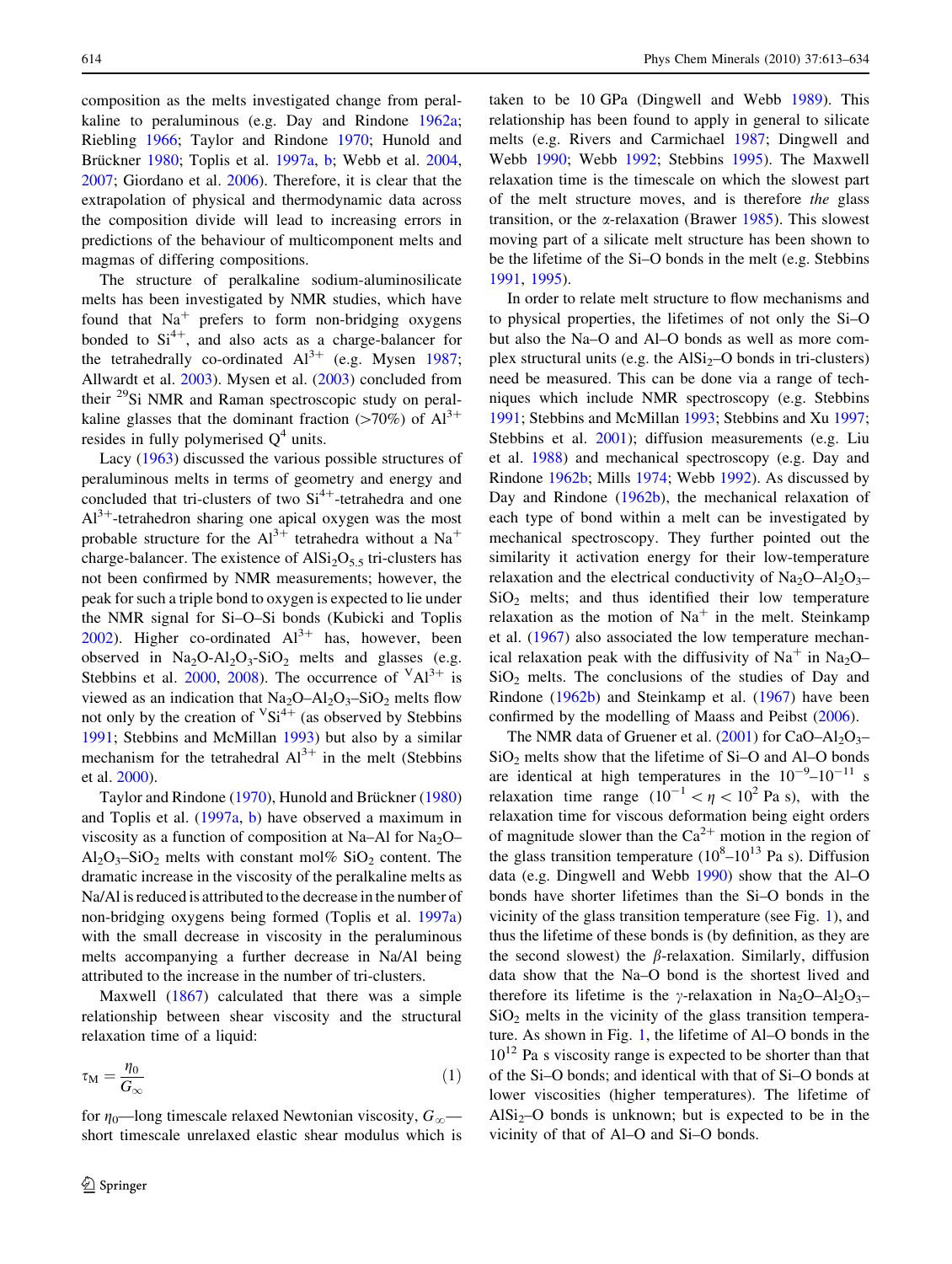<span id="page-2-0"></span>

Fig. 1 Relaxation timescales of Na, Ca and Al movement in silicate melts calculated from diffusivity data together with the viscosity and structural (Si–O) relaxation time for the melt. The dashed lines indicate the expected trend changes with decreasing viscosity (increasing temperature). The relaxation timescales are labelled  $\alpha$ ,  $\beta$ and  $\gamma$  for the slowest to fastest relaxation. Redrawn after Dingwell and Webb ([1990\)](#page-20-0)

Mechanical spectroscopy, or forced oscillation, involves the determination of energy loss of a stress wave at the frequency (time<sup>-1</sup> =  $2\pi f$ -for frequency f) at which part of the material structure moves. In the case of metals and ceramics this may be the diffusion of atoms (e.g. Chakraborty [1995](#page-20-0); Brady [1995](#page-20-0)). In the case of silicate melts it is the lifetime (inverse angular frequency—  $\omega = 2\pi f$  of Si-O bonds (Stebbins [1991,](#page-21-0) [1995](#page-21-0)) and therefore the diffusion of Si and O atoms as well as the diffusion of Na and K atoms (Day and Rindone [1962b](#page-20-0)) can be determined by mechanical spectroscopy.

In this study the changes in lifetime of the Si–O, and Al–O bonds and the rate at which Na ions move through  $Na<sub>2</sub>O–Al<sub>2</sub>O<sub>3</sub>–SiO<sub>2</sub>$  and  $Na<sub>2</sub>O–Fe<sub>2</sub>O<sub>3</sub>–Al<sub>2</sub>O<sub>3</sub>–SiO<sub>2</sub>$  melts are measured via forced oscillation techniques. Three energy loss peaks are expected in the mechanical spectra: one for the lifetime of Si–O bonds (associated with the diffusivity of Si and O), one for the lifetime of Al–O bonds (associated with the diffusivity of Al) and one for the Na–O bonds (associated with the diffusivity of Na). As peralkaline and peraluminous melts have different structures, it is to be expected that the distribution of lifetimes of Si–O and Al–O bonds as well as the diffusion rate of Na is different in the two composition extremes. The presence of  $Fe<sup>3+</sup>-O$ and  $Fe<sup>2+</sup>-O$  bonds is expected to broaden the energy loss peaks associated with the Al–O and Na–O energy loss, respectively, as these bonds are expected to have lifetimes slightly different ( $\sim \pm 0.5$  log<sub>10</sub> units) from the Al–O and Na–O bonds. The thermodynamic properties of these melts are investigated through determination of the configurational heat capacity and entropy with the density and shear modulus of the glasses also being determined. The question posed here is whether there are changes in  $C_p^{\text{conf}}$  trend as a function of composition, which can be associated with the known changes in trend of the viscosity and density data. The  $Na<sub>2</sub>O-A<sub>2</sub>O<sub>3</sub>-SiO<sub>2</sub>$  melts were chosen as a simple series of melts, which illustrate the changes in physical properties as a function of the change in structural units with composition. The addition of iron to these compositions introduces a second tetrahedrally co-ordinated trivalent cation, as well as a divalent network modifier into the range of structures existing in the melt. These iron-bearing melts thus have a more complex range of structures than the simple  $Na<sub>2</sub>O–Al<sub>2</sub>O<sub>3</sub>–SiO<sub>2</sub>$  melts.

## Experimental techniques

#### Samples

The glasses NAS42–NAS100 and NAFS41–NAFS60 were made from oxide and carbonate powders that were decarbonated at  $800^{\circ}$ C and then melted in air at temperatures from 1,350 to 1,650°C in  $Pt_{90}Rh_{10}$  crucibles in a MoSi<sub>2</sub> furnace. The melts were homogenised by stirring with a Pt-stirrer for up to 12 h. The stirring also removed bubbles from the viscous peraluminous  $(AI > Na)$  compositions. The compositions of the final melts were determined by microprobe analysis (see Table [1\)](#page-3-0). The  $Fe^{2+}$  was determined by titration with KMnO<sub>4</sub>. The parameter  $\gamma = (Na_2O +$ FeO)/(Na<sub>2</sub>O + FeO + Fe<sub>2</sub>O<sub>3</sub> + Al<sub>2</sub>O<sub>3</sub>) which describes the difference between peralkaline ( $\gamma > 0.5$ ) and peraluminous ( $\gamma$  < 0.5) melt compositions is in mole fractions.

Density

The densities of the glasses at room temperature were determined by immersion in ethanol using the Archimedean technique:

$$
\rho_{\text{sample}} = \frac{\rho_{\text{e}} w_{\text{air}}}{w_{\text{air}} - w_{\text{e}}}
$$
\n(2)

for  $\rho_e$ —density of the ethanol,  $w_{air}$ —weight of the sample in air, and  $w_e$ —weight of the sample in ethanol. A single crystal of  $Al_2O_3$ , with a density of  $3.982$  g cm<sup>-3</sup> (Ohno et al. [1986\)](#page-21-0) was used as an internal standard for the measurements. The density of ethanol as a function of temperature was taken from the table of Sartorius ([2004\)](#page-21-0).

# Viscosity

The viscosity of the melts was measured by the micropenetration technique. The samples used are 8 mm cylinders of melt, 3 mm thick. The faces of the cylinders are ground parallel to each other and the face which is used for the viscosity measurements is polished with  $1 \mu m$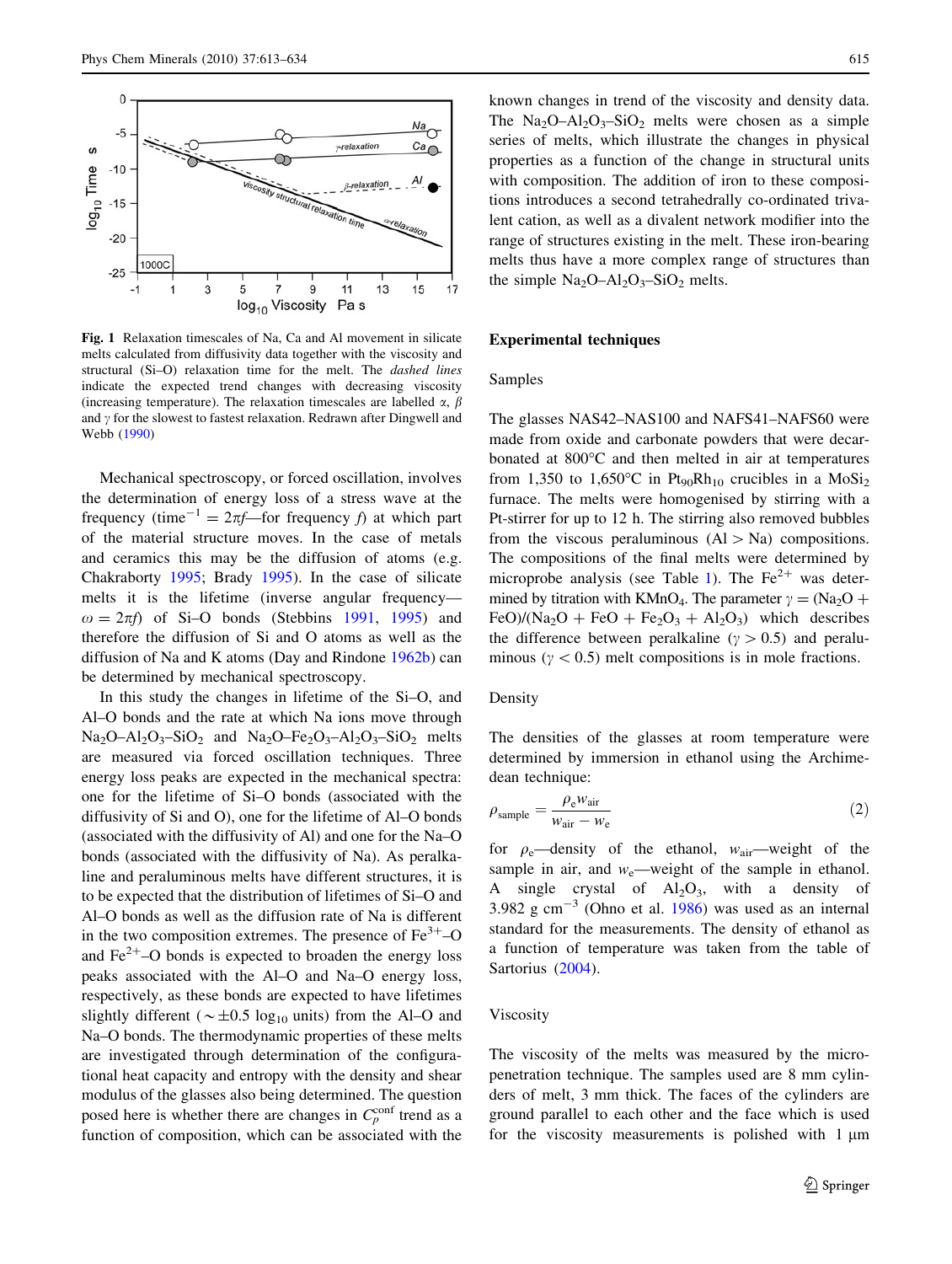<span id="page-3-0"></span>

|                    | $wt\%$           |                   |                |                          | mol%             |                   |                |                          |                                | $\gamma$ |
|--------------------|------------------|-------------------|----------------|--------------------------|------------------|-------------------|----------------|--------------------------|--------------------------------|----------|
|                    | SiO <sub>2</sub> | Na <sub>2</sub> O | $Al_2O_3$      | $Fe2O3tot$               | SiO <sub>2</sub> | Na <sub>2</sub> O | $Al_2O_3$      | FeO                      | Fe <sub>2</sub> O <sub>3</sub> |          |
| NAS <sub>42</sub>  | $58.1 \pm 0.2$   | $12.9 \pm 0.2$    | $29.8 \pm 0.2$ |                          | $65.9 \pm 0.2$   | $14.2 \pm 0.1$    | $19.9 \pm 0.1$ |                          |                                | 0.42     |
| NAS <sub>45</sub>  | $61.2 \pm 0.2$   | $12.8 \pm 0.2$    | $26.0 \pm 0.2$ |                          | $68.8 \pm 0.2$   | $14.0 \pm 0.2$    | $17.2 \pm 0.1$ | $\qquad \qquad -$        |                                | 0.45     |
| NAS <sub>47</sub>  | $59.4 \pm 0.2$   | $14.2 \pm 0.1$    | $26.6 \pm 0.2$ | $\overline{\phantom{0}}$ | $66.9 \pm 0.2$   | $15.5 \pm 0.1$    | $17.7 \pm 0.1$ |                          |                                | 0.47     |
| NAS <sub>48</sub>  | $58.2 \pm 0.3$   | $14.9 \pm 0.2$    | $26.5 \pm 0.1$ |                          | $65.9 \pm 0.2$   | $16.4 \pm 0.2$    | $17.7 \pm 0.1$ | $\qquad \qquad -$        |                                | 0.48     |
| NAS51              | $60.1 \pm 0.2$   | $15.5 \pm 0.4$    | $24.1 \pm 0.2$ | $\overline{\phantom{0}}$ | $67.3 \pm 0.3$   | $16.8 \pm 0.4$    | $15.9 \pm 0.2$ | $\overline{\phantom{a}}$ | -                              | 0.51     |
| NAS <sub>53</sub>  | $59.1 \pm 0.5$   | $16.6 \pm 0.3$    | $24.1 \pm 0.2$ | $\overline{\phantom{0}}$ | $66.1 \pm 0.3$   | $18.0 \pm 0.3$    | $15.9 \pm 0.2$ | $\overline{\phantom{a}}$ | $\overline{\phantom{0}}$       | 0.53     |
| NAS58              | $59.4 \pm 0.5$   | $18.5 \pm 0.1$    | $21.8 \pm 0.2$ | $\overline{\phantom{0}}$ | $65.8 \pm 0.3$   | $20.0 \pm 0.2$    | $14.2 \pm 0.1$ | $\qquad \qquad -$        |                                | 0.58     |
| <b>NAS100</b>      | $65.9 \pm 0.3$   | $34.1 \pm 0.2$    |                |                          | $66.6 \pm 0.3$   | $33.4 \pm 0.3$    |                |                          |                                | 1.00     |
| NAFS41             | $56.3 \pm 0.3$   | $12.2 \pm 0.1$    | $28.5 \pm 0.1$ | $2.54 \pm 0.05$          | $65.5 \pm 0.1$   | $13.8 \pm 0.1$    | $19.6 \pm 0.1$ | 0.188                    | $0.96 \pm 0.02$                | 0.41     |
| NAFS <sub>46</sub> | $56.9 \pm 0.8$   | $12.9 \pm 0.2$    | $23.5 \pm 0.5$ | $7.12 \pm 0.24$          | $66.0 \pm 0.8$   | $14.6 \pm 0.3$    | $16.2 \pm 0.4$ | 0.845                    | $2.99 \pm 0.12$                | 0.46     |
| NAFS <sub>47</sub> | $59.1 \pm 0.5$   | $13.0 \pm 0.2$    | $20.8 \pm 0.3$ | $6.86 \pm 0.16$          | $68.3 \pm 0.5$   | $14.6 \pm 0.2$    | $14.1 \pm 0.2$ | 0.458                    | $2.97 \pm 0.08$                | 0.47     |
| NAFS49             | $58.7 \pm 1.5$   | $14.0 \pm 0.4$    | $20.0 \pm 1.0$ | $7.08 \pm 0.32$          | $67.7 \pm 1.3$   | $15.7 \pm 0.5$    | $13.6 \pm 0.8$ | 0.256                    | $3.00 \pm 0.15$                | 0.49     |
| NAFS53             | $59.2 \pm 1.2$   | $15.1 \pm 0.2$    | $18.2 \pm 0.8$ | 7.49 $\pm$ 0.33          | $67.8 \pm 1.0$   | $16.8 \pm 0.3$    | $12.3 \pm 0.6$ | 0.137                    | $2.93 \pm 0.16$                | 0.53     |
| NAFS55             | $59.1 \pm 0.5$   | $16.0 \pm 0.2$    | $17.7 \pm 0.3$ | $7.20 \pm 0.12$          | $67.4 \pm 0.4$   | $17.6 \pm 0.2$    | $11.9 \pm 0.2$ | 0.331                    | $2.98 \pm 0.05$                | 0.55     |
| NAFS60             | $60.5 \pm 0.3$   | $17.5 \pm 0.1$    | $14.7 \pm 0.1$ | $6.98 \pm 0.10$          | $68.2 \pm 0.1$   | $19.1 \pm 0.1$    | $9.75 \pm 0.1$ | 0.111                    | $2.92 \pm 0.04$                | 0.60     |
|                    |                  |                   |                |                          |                  |                   |                |                          |                                |          |

The compositions were determined by microprobe (JEOL JXA 8900 RL): 15 kV voltage, 10 µm beam diameter, 12 nA current. Data are the average of ten analyses of each glass. Errors are  $1\sigma$  values. Anorthite and albite were used as standards.  $\gamma = (Na_2O + FeO)/(Na_2O +$  $FeO + Fe<sub>2</sub>O<sub>3</sub> + Al<sub>2</sub>O<sub>3</sub>$  in mol fraction

jewellers' rouge. Viscosity  $\eta$  is measured from the rate at which a 1 mm radius single crystal sphere of  $Al_2O_3$  is pushed into the surface of the melt using a force  $F$ ;

$$
\eta = \frac{0.1875F \ t}{r^{0.5} l^{1.5}}
$$
\n(3)

for  $r$ —radius of sphere,  $t$ —time,  $l$ —indent distance (Pocklington [1940\)](#page-21-0). At high viscosity conditions (e.g.  $10^{11}$  Pa s), the sample is held at temperature for at least 1 h in order to allow the melt structure to equilibrate with respect to the applied temperature, before the force is applied. The timescale of structural equilibration is calcu-lated from the Maxwell equation (Eq. [1](#page-1-0)), assuming  $G_{\infty}$  $\sim$  10 GPa (Dingwell and Webb [1990\)](#page-20-0). Upon application of the force, the indent rate of the corundum sphere is measured in a melt structure that has not relaxed with respect to the applied stress for the first  $\sim$  10  $\tau_M$ . This is taken into account in the data analysis and the unrelaxed data are not included in the calculation of viscosity.

#### Shear modulus

The shear moduli of the glasses were measured at room temperature using the ultrasonic Pulse Echo Overlap Method (see Truell et al. [1969](#page-21-0)). A pulse of high-frequency waves (here  $f = 5$  MHz) is sent into the sample via a 5 mm diameter quartz piezo-electric transducer which is glued to the sample. The echo pattern of the multiple reflected pulses is recorded and the wave speed through the sample is determined by measuring the time between successive echoes. The error associated in choosing the correct part of the pulsed signal results in at most  $\pm 0.6$  GPa in the calculated elastic shear modulus. The lengths of the samples were between 2.1 and 3.7 mm.

#### Differential scanning calorimetry

The heat capacity of the glasses and melts was measured to  $\eta \sim 10^9$  Pa s in a Netzsch DSC 404C with argon used as the gas environment in the calorimeter. The heat capacity of the  $\sim$  55 mg samples of powdered glass was measured against that of an empty crucible. The DSC was calibrated by determining the heat flow from a solid pellet  $(55.305 \pm 0.005 \text{ mg})$  of polycrystalline Al<sub>2</sub>O<sub>3</sub> and the heat capacity data of Robie et al. [\(1978](#page-21-0)). The heat flow from the crushed glasses was determined at heating rates of 10, 15, 20 and 25 K  $min^{-1}$ . Each melt was previously cooled from above  $T_g$  [ $\eta \sim 10^9$  Pa s] at the same rate as the subsequent heating-rate in the cycle. On the basis of repeated measurements using different calibration runs, the error in the glass and liquid heat capacity is  $\leq 3\%$ . Measurements were not performed to lower viscosities (higher temperatures) as the viscous deformation of the sample at lower viscosities results in a change in sample/crucible contact geometry and an apparent large decrease in the heat capacity.

# Mechanical spectroscopy

Forced oscillation shear deformation is based on the principle of torsion of a fixed cylindrical rod. Here a torque is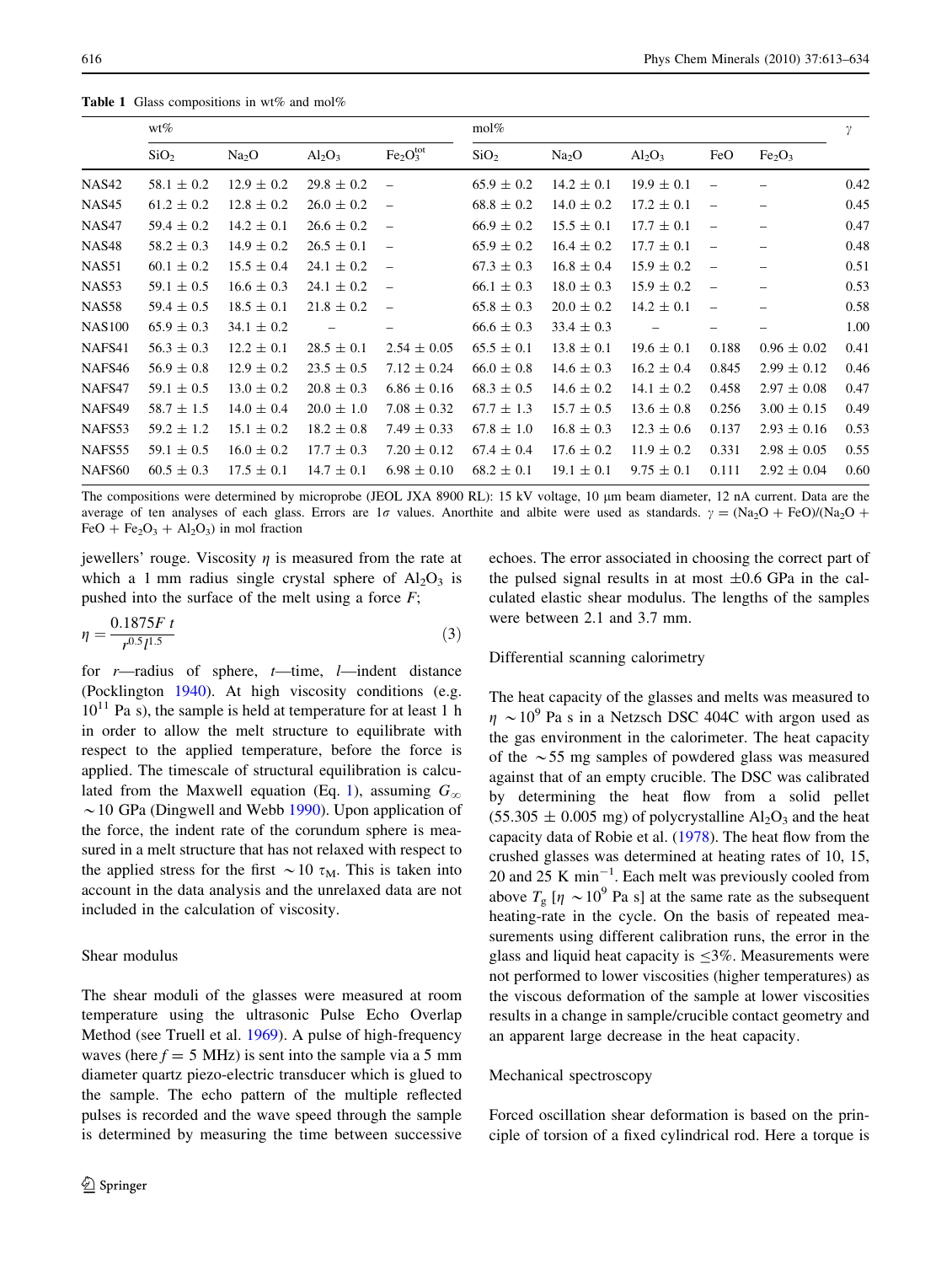applied and the resulting deformation (angle of twist) of the rod is measured. In these measurements, the stress  $\sigma$ , and strain  $\varepsilon$  are determined as a function of frequency from 1 mHz to 1 Hz, and the real- $G'(\omega)$ —and imaginary—  $G''(\omega)$ —components of the shear modulus are calculated from these measurements  $[G^*(\omega) = G'(\omega) + iG''(\omega)]$ . The real component of modulus is a measure of the stored energy, while the imaginary component is a measure of the energy loss in the melt. A peak in the loss modulus as a function of frequency indicates the motion of part of the melt structure on that frequency (or time<sup> $-1$ </sup>). As viscosity is a function of stress and strain-rate, the viscosity can be calculated from the frequency-dependent shear modulus (Webb [1991\)](#page-21-0):

$$
\eta^*(\omega) = \frac{G^*(\omega)}{\mathrm{i}\,\omega} = \eta'(\omega) - \mathrm{i}\,\eta''(\omega) \tag{4}
$$

where  $\omega = 2\pi f$ . The frequency-dependent shear modulus and viscosity are determined by applying a sinusoidal torque to a cylindrical sample which is fixed at one end, and measuring the angle of twist  $\varphi$  (in radians) at a position L along the length of the sample. The shear modulus of the cylinder can then be calculated for the applied stress  $\sigma$ , and the measured strain, e:

$$
G^*(\omega) = \frac{\sigma}{\varepsilon} = \frac{2\tau_{\varphi}/\pi r^3}{\varphi r/L} = \frac{2\tau_{\varphi}L}{\pi r^4 \varphi};
$$
\n(5)

as can the shear viscosity:

$$
\eta^*(\omega) = \frac{\sigma}{\dot{\varepsilon}} = \frac{2\tau_{\varphi}L}{\pi r^4 \dot{\varphi}}.\tag{6}
$$

for  $\tau_{\varphi}$ —applied torque, r—radius of the cylinder, and  $\varphi$  angle of twist measured a length L from the fixed end of the rod (Riley et al. [1999;](#page-21-0) Sass et al. [1996\)](#page-21-0).

#### Shear modulus of torsion rods

The torsion apparatus (see Fig. 2) was tested by measuring the shear modulus of a long rod of polycrystalline  $Al_2O_3$ (Al23 Degussit<sup>®</sup>). This rod is 8 mm in diameter and fixed at one end. The shear modulus of the alumina rod was determined by static measurements in which a torque  $\tau_{\varphi}$  up to 0.5 Nm was applied.

The angle of twist of the  $Al_2O_3$  rod is measured from the motion of 10 cm long aluminium arms attached to the rod 66 mm (channel 1) and 480 mm (channel 2) above the fixed end. Fe-plates are attached to these Al arms and move between pairs of inductive transducers. The circuits connecting the pairs of inductive transducers delete sway in the rod and only measure twist of the rod. For the  $\pm 1$  mm and  $\pm 2$  mm air-gaps at channels 1 and 2; there is a linear relationship between transducer voltage and angle of twist. The maximum displacement between the air gaps is equivalent to



Fig. 2 Schematic of the torsion apparatus with furnace

 $\varphi = 0.01$  rad and 0.02 rad, and  $\varepsilon_1 \sim 6 \times 10^{-4}$ ; and  $\varepsilon_2$  $\sim$  2  $\times$  10<sup>-4</sup>, respectively. Measurements occur over much smaller  $\varphi$  values, with  $\varepsilon_1$ ,  $\varepsilon_2 < 10^{-5}$ .

The shear modulus of the  $Al_2O_3$  rod was determined at channels 1 and 2 as a function of temperature up to 1,000C in a Pt-wound, water-cooled furnace (see Webb [1992](#page-21-0)). The elastic shear modulus of the  $Al_2O_3$  rod determined at room temperature from channel 1 is  $162.6 \pm 0.1$ and  $161.3 \pm 0.1$  GPa for channel 2. Straight line fits to the temperature dependent shear modulus data give apparent  $dG_{\infty}/dT$  values of  $-5.9 \pm 0.2$  and  $-11.8 \pm 0.2$  MPa K<sup>-1</sup> for channels 1 and 2, respectively. The room temperature shear modulus measured here is in good agreement with the literature data for the shear modulus of polycrystalline  $Al_2O_3$  calculated from single crystal data to be 162.5– 163.2 GPa (Ahrens [1995\)](#page-20-0). Goto et al. ([1989\)](#page-20-0) measured the shear modulus of single crystal  $Al_2O_3$  from room temperature to 1,000°C and found  $dG_{\infty}/dT = -24$  MPa K<sup>-1</sup>. The channel 1 shear modulus shows a temperature dependence despite the rod being outside the furnace. This is because the lower part of the rod heats up as the furnace temperature increases. The shear modulus obtained at channel 2 is for a rod that is outside the furnace at the top and bottom, and sits within a temperature gradient within the furnace. As most of the torsion measurements were conducted in the temperature range 450–800°C, a temperature independent value of  $G_{\text{Al}_2\text{O}_3} = 160 \text{ GPa}$  was chosen for the analysis of the data. As the melts have a much lower shear modulus  $G_{\text{melt}} \sim 30$  GPa, than the alumina rods, this assumption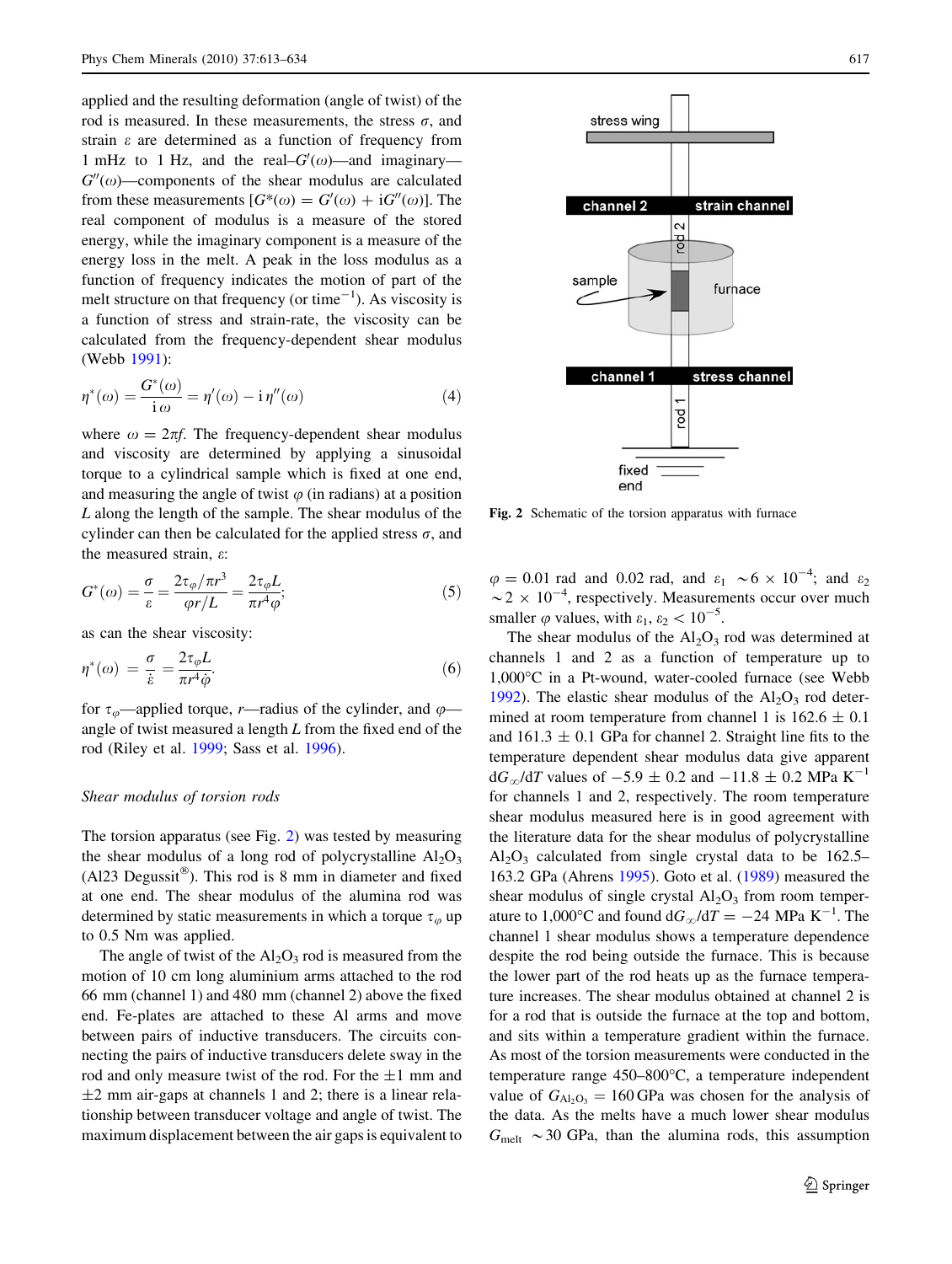introduces an error of at most  $\pm 1$  GPa in the calculated melt shear modulus.

Once the static calibration has been performed the frequency dependence of shear modulus can be determined by applying a sinusoidal torque via the ''stress wing'' and measuring the resulting sinusoidal deformation. This deformation is described by:

$$
y = a + bt + c \sin(\omega t + \delta), \tag{7}
$$

for:  $a$ ,  $b$ —drift parameters,  $c$ —amplitude of the sinusoid (in V),  $\delta$ —shift of the sinusoid from starting time (in radians), *t*—time (in s),  $\omega$ —angular frequency ( $\omega = 2\pi f$ ). At 1,000 °C the phase delay  $\delta$  for the alumina rod is the same for both channels; showing that the alumina rod displays elastic behaviour over the entire the temperature range.

### Shear modulus of melts

The shear modulus of the silicate melts were determined by melting a  $\sim$  30 mm long, 8 mm diameter melt cylinder to an upper and lower  $Al_2O_3$  torsion rod to produce a compound sample. As it was difficult to achieve a good bond between the  $Na<sub>2</sub>O-Al<sub>2</sub>O<sub>3</sub>$ –SiO<sub>2</sub> melts and the Al<sub>2</sub>O<sub>3</sub> torsion rods, a thin film  $(\leq 0.3 \text{ mm})$  of 80 mol% SiO<sub>2</sub> rhyolite melt is used as a 'glue'. This melt is allowed to react with the  $Al_2O_3$  rod and the sample is then melted onto the rhyolite at the ends of the two torsion rod to produce a good contact between the melt and the torque rod (see Webb [1992](#page-21-0)). The viscosity of this glue is equal to, or greater than (by up to 6 orders of magnitude) that of the investigated melts at all temperatures, with the greatest difference occurring for melts with  $\gamma > 0.5$ . Thus, if the presence of this glue affects the measured stress/strain data it would be to produce a maximum in the imaginary part of the shear modulus accompanied by a non-zero value of the real part of the shear modulus at negative  $log_{10} \omega \tau_M$  values. This would lead to a broadening of the imaginary part of the shear modulus curve as a function of  $\log_{10} \omega \tau$  for the melts as  $\gamma$  increases and the difference in relaxation time between the glue and the melt increases. As discussed later, no broadening of the imaginary peak is observed. The presence of this thin film of highly viscous melt is calculated in the worst case to introduce an error of  $\sim$  1 GPa into the calculated shear modulus of the melt. Thus the measured shear moduli have an error of  $\pm 1.5$  GPa due to the use of a temperature independent shear modulus for the torsion rods, and the use of a glue between the sample and the torsion rods. The temperature profile of the furnace was measured using a Type-S thermocouple. The melt sample sits within a 40 mm long region of constant temperature  $\pm 3^{\circ}$ C.

The deformation analysis for the compound torsion rod  $(Al_2O_3 + \text{melt} + Al_2O_3)$  as a function of frequency was made in the same manner as for the simple alumina rod. Based upon the earlier calibrations, the voltage from the transducers at channel 1 gives the applied stress, and the voltage at channel 2 gives the deformation of the compound torsion rod. The time delay— $\Delta\delta$ —between the applied stress and the resulting strain can also be calculated by fitting Eq. 7 to the stress and strain sinusoids. The angle of twist of the compound rod must be separated into the components due to the twist of the lower elastic alumina rod, the viscoelastic melt and the upper elastic alumina rod. This gives the angle of twist of the melt—from which the strain in the melt can be determined; and  $\gamma$ —the phase delay between the applied stress and the deformation of the melt. The complex shear modulus can be determined from the stress, strain and phase delay measurements by:

$$
G_{\text{melt}}^*(\omega) = G(\omega)_{\text{melt}} \cos(\gamma) + i G(\omega)_{\text{melt}} \sin(\gamma) \tag{8}
$$

for

$$
G_{\text{melt}}^*(\omega) = \frac{\sigma_{\text{applied}}}{\varepsilon_{\text{melt}}} = \frac{2\tau_{\varphi}L_{\text{melt}}}{\pi r^4 \varphi_{\text{melt}}}.\tag{9}
$$

# Results

#### Density

The densities of the glasses (see Table [2](#page-6-0)) as a function of composition are shown in Fig. [3.](#page-7-0) Density decreases as network-modifying  $Na<sup>+</sup>$  is removed from the peralkaline glass; and begins to increase as charge-balancing  $Na<sup>+</sup>$  is removed from the peraluminous glass. The curve drawn through the present data is simply a guide for the eye. Both Hunold and Brückner [\(1980](#page-20-0)) and Webb et al. [\(2007](#page-21-0)) determined the density of 67 mol%  $SiO_2$  Na<sub>2</sub>O–  $Al_2O_3-SiO_2$  glasses. A minimum in density is observed in both of these studies at  $\gamma \sim 0.5$ . The  $\pm 0.01$  g cm<sup>-3</sup> difference between the densities of the 67 mol%  $SiO<sub>2</sub>$ glasses may be due to small variations in  $SiO<sub>2</sub>$  content; or to differences in cooling rate. The present glasses were cooled at  $10^{\circ}$ C min<sup>-1</sup> (between 1,650–700 and 550– 25 $^{\circ}$ C) and 1 $^{\circ}$ C min<sup>-1</sup> (between 700–550 $^{\circ}$ C) in order to avoid stress build up and cracking of the glasses; while those of Webb et al. ([2007\)](#page-21-0) were cooled at 5 and  $10^{\circ}$ C min<sup>-1</sup>. Thus the glasses do not have the same fictive temperatures; but a density minimum is observed in all cases as the melt composition changes from peralkaline to peraluminous, and there is no longer enough  $Na<sup>+</sup>$  to charge-balance all of the  $Al<sup>3+</sup>$  in tetrahedral coordination. Similarly, a minimum is observed in density of the Fe-bearing glass compositions at the peraluminous/ peralkaline boundary.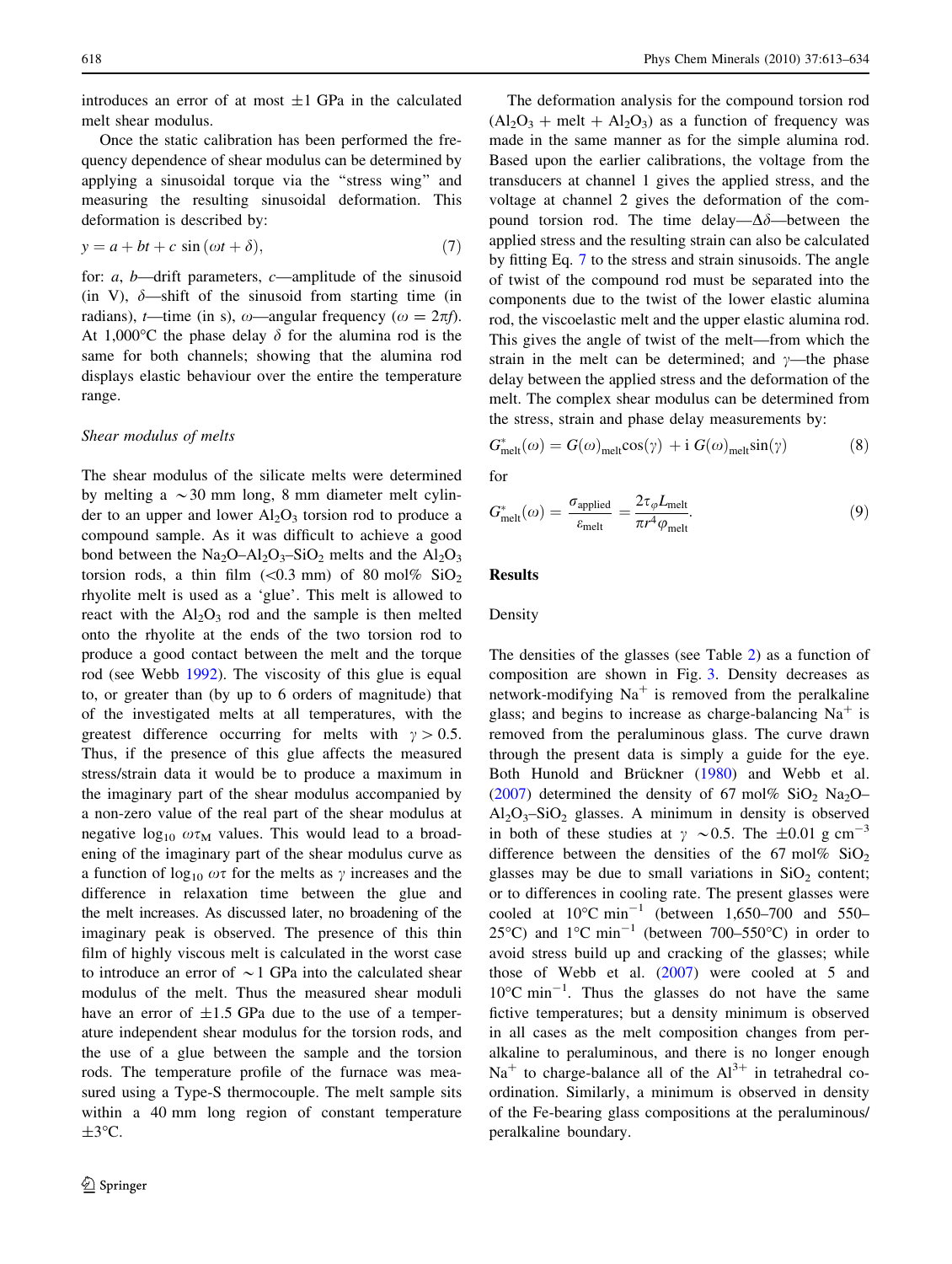<span id="page-6-0"></span>

| Melt            | Density                                                                                                                                             | Molar mass       | Molar volume<br>$(m^3 \text{ mol}^{-1})$ | $\begin{array}{c} C_{pg} \\ ( \mathrm{J} \ \mathrm{mol}^{-1} \ \mathrm{K}^{-1} ) \end{array}$                                                                                                                                                                                                                                           | $\begin{array}{c} C_{\rm pl} \\ \textrm{(J mol$^{-1}$ K$^{-1}$)} \end{array}$ | $\begin{array}{c} C_p^{\text{conf}}\ (J\ \text{mol}^{-1}\ \text{K}^{-1}) \end{array}$ | $\begin{array}{c} S_{\rm conf}(T_{\rm g})\\ (J\ {\rm mod}^{-1}\ {\rm K}^{-1}) \end{array}$ | $B_{\rm e}$ (J ${\rm mol}^{-1})$  | Shear modulus                                         |                                                |
|-----------------|-----------------------------------------------------------------------------------------------------------------------------------------------------|------------------|------------------------------------------|-----------------------------------------------------------------------------------------------------------------------------------------------------------------------------------------------------------------------------------------------------------------------------------------------------------------------------------------|-------------------------------------------------------------------------------|---------------------------------------------------------------------------------------|--------------------------------------------------------------------------------------------|-----------------------------------|-------------------------------------------------------|------------------------------------------------|
|                 | (g $\rm cm^{-3})$<br>$@25^{\circ}C$                                                                                                                 | $(g \mod^{-1})$  |                                          |                                                                                                                                                                                                                                                                                                                                         |                                                                               |                                                                                       |                                                                                            |                                   | $\odot$ $\sim$ 500°C<br>Torsion <sup>d</sup><br>(GPa) | GPa<br>Pulse-echo<br>$@25^{\circ}C$<br>overlap |
| NAS42           | $2.419 \pm 0.006$                                                                                                                                   | $68.66 \pm 0.08$ | $28.38 \pm 0.05$                         | 83.45                                                                                                                                                                                                                                                                                                                                   | 94.06                                                                         | $0.60 \pm 0.42$                                                                       | $9.27 \pm 0.29$                                                                            | $343 \pm 10$                      | $34.4 \pm 0.5$                                        | $37.4 \pm 0.8$                                 |
| NAS45           | $2.412 \pm 0.003$                                                                                                                                   | $67.52 \pm 0.13$ | $28.00 \pm 0.08$                         | 81.61                                                                                                                                                                                                                                                                                                                                   | 91.58                                                                         | $9.98 \pm 0.45$                                                                       | $9.98 \pm 0.24$                                                                            | $\infty$<br>$\overline{+}$<br>372 | $34.7 \pm 0.3$                                        | $37.8 \pm 1.1$                                 |
| NAS47           | $2.414 \pm 0.001$                                                                                                                                   | $67.82 \pm 0.08$ | $28.09 \pm 0.05$                         | 82.98                                                                                                                                                                                                                                                                                                                                   | 92.64                                                                         | $9.66 \pm 0.47$                                                                       | $8.93 \pm 0.26$                                                                            | ഗ<br>$331 \pm$                    | $34.4 \pm 0.4$                                        | $38.0 \pm 0.2$                                 |
| NAS48           | $2.409 \pm 0.003$                                                                                                                                   | $67.77 \pm 0.11$ | $28.13 \pm 0.07$                         | 83.57                                                                                                                                                                                                                                                                                                                                   | 92.58                                                                         | $9.02 \pm 0.48$                                                                       | $7,98 \pm 0.24$                                                                            | $\infty$<br>$309 \pm$             | $34.0 \pm 0.6$                                        | $38.1 \pm 0.6$                                 |
| <b>NAS51</b>    | $2.415 \pm 0.001$                                                                                                                                   | $67.03 \pm 0.22$ | $27.76 \pm 0.14$                         | 80.05                                                                                                                                                                                                                                                                                                                                   | 89.83                                                                         | $9.79 \pm 0.51$                                                                       | $9.37 \pm 0.32$                                                                            | $\Xi$<br>$\overline{+}$<br>304    | $33.9 \pm 0.2$                                        | $\pm 0.2$<br>37.1                              |
| NAS53           | $2.432 \pm 0.003$                                                                                                                                   | $67.05 \pm 0.18$ | $\equiv$<br>$27.57 \pm 0.$               | 78.00                                                                                                                                                                                                                                                                                                                                   | 87.86                                                                         | $9.87 \pm 0.53$                                                                       | $9.79 \pm 0.22$                                                                            | $\circ$<br>$306 \pm$              | $33.5 \pm 0.4$                                        | $36.7 \pm 0.2$                                 |
| <b>NAS58</b>    | $2.444 \pm 0.003$                                                                                                                                   | $66.37 \pm 0.11$ | $27.16 \pm 0.07$                         | 79.70                                                                                                                                                                                                                                                                                                                                   | 89.91                                                                         | $10.22 \pm 0.58$                                                                      | $8.89 \pm 0.18$                                                                            | 5<br>$261 \pm$                    | $31.1 \pm 0.4$                                        | $34.3 \pm 0.2$                                 |
| <b>NAS100</b>   | $2.485 \pm 0.005$                                                                                                                                   | $60.65 \pm 0.08$ | $24.41 \pm 0.05$                         | 76.10                                                                                                                                                                                                                                                                                                                                   | 90.37                                                                         | $14.28 \pm 0.42$                                                                      | $7.76 \pm 0.17$                                                                            | 4<br>$189 \pm$                    | $27.7 \pm 0.3$                                        | $29.9 \pm 0.2$                                 |
| NS <sub>2</sub> |                                                                                                                                                     |                  |                                          |                                                                                                                                                                                                                                                                                                                                         |                                                                               |                                                                                       | $7.95^{a}$                                                                                 | 180 <sup>a</sup>                  | 15 <sup>b</sup>                                       | $24.1^\circ$                                   |
| NAFS41          | $2.460 \pm 0.004$                                                                                                                                   | $69.64 \pm 0.08$ | $28.30 \pm 0.05$                         | 85.63                                                                                                                                                                                                                                                                                                                                   | 97.68                                                                         | $12.04 \pm 0.41$                                                                      | $12.66 \pm 0.80$                                                                           | 26<br>440 ±                       | $32.0 \pm 0.8$                                        | $34.2 \pm 0.3$                                 |
| NAFS46          | $2.493 \pm 0.011$                                                                                                                                   | $70.70 \pm 0.41$ | $28.36 \pm 0.26$                         | 81.94                                                                                                                                                                                                                                                                                                                                   | 91.24                                                                         | $9.30 \pm 0.46$                                                                       | $8.93 \pm 0.74$                                                                            | $323 \pm 26$                      | $32.1 \pm 0.6$                                        | $34.1 \pm 0.1$                                 |
| NAFS47          | $2.485 \pm 0.010$                                                                                                                                   | $69.19 \pm 0.28$ | $27.84 \pm 0.18$                         | 81.49                                                                                                                                                                                                                                                                                                                                   | 89.26                                                                         | $7.78 \pm 0.47$                                                                       | $8.32 \pm 0.27$                                                                            | $\circ$<br>$282 \pm$              | $31.8 \pm 0.4$                                        | $33.6 \pm 0.5$                                 |
| NAFS49          | $2.445 \pm 0.010$                                                                                                                                   | $69.15 \pm 0.71$ | $28.28 \pm 0.45$                         | 81.86                                                                                                                                                                                                                                                                                                                                   | 89.62                                                                         | $7,76 \pm 0.49$                                                                       | $9.42 \pm 0.92$                                                                            | 27<br>$302 \pm$                   | 0.5<br>$31.8 \pm$                                     | $\pm 0.4$<br>33.5                              |
| NAFS53          | $2.485 \pm 0.008$                                                                                                                                   | $68.76 \pm 0.61$ | $27.67 \pm 0.39$                         | 79.95                                                                                                                                                                                                                                                                                                                                   | 88.69                                                                         | $8.73 \pm 0.53$                                                                       | $8.49 \pm 0.43$                                                                            | $260 \pm 13$                      | $31.1 \pm 0.3$                                        | $32.3 \pm 0.3$                                 |
| NAFS55          | $2.496 \pm 0.015$                                                                                                                                   | $68.44 \pm 0.22$ | $\overline{1}$<br>$27.42 \pm 0.$         | 77.29                                                                                                                                                                                                                                                                                                                                   | 87.60                                                                         | $10.30 \pm 0.55$                                                                      | $8.35 \pm 0.23$                                                                            | $\circ$<br>$248 \pm$              | $29.8 \pm 0.5$                                        | $31.3 \pm 0.3$                                 |
| <b>NAFS60</b>   | $2.512 \pm 0.003$                                                                                                                                   | $67.50 \pm 0.15$ | $26.87\,\pm\,0.09$                       | 78.71                                                                                                                                                                                                                                                                                                                                   | 90.45                                                                         | $1.73 \pm 0.60$                                                                       | $8.91 \pm 0.19$                                                                            | 5<br>$\overline{+}$<br>252        | $29.3 \pm 0.4$                                        | $\pm$ 0.2<br>30.9                              |
|                 | for the glass, $C_{\text{pl}}$ —for the liquid and $C_{\text{p}}^{\text{conf}}$ —configurational<br>entropy $S_{\text{const}}(T_a)$ are also listed |                  |                                          | heat capacity, as well as the elastic shear modulus of the melts and glasses are listed. The calculated terms $B_6$ and configurational<br>The standard deviations are calculated from ten measurements. The calculated molar volume and the average measured and calculated heat capacities (calculated from 4 measurements), $C_{pg}$ |                                                                               |                                                                                       |                                                                                            |                                   |                                                       |                                                |

entropy  $S_{\text{conf}}(T_g)$  are also listed

enuopy J<sub>conf</sub>(1<sub>g</sub>)<br>NS2 Na<sub>2</sub>Si<sub>2</sub>O<sub>5</sub>  $NS2$   $\mathrm{Na_{2}Si_{2}O_{5}}$ 

<sup>a</sup> From Toplis (2001) From Toplis (2001)

<sup>b</sup> Torsion data from Mills (1974) Torsion data from Mills ([1974\)](#page-21-0)

 $\degree$  From Bass (1995) From Bass ([1995](#page-20-0))

 $d$  The total error in shear modulus determined by torsion is  $\pm 1.5$  GPa. The reproducibility of the torsion measurements is shown here The total error in shear modulus determined by torsion is ±1.5 GPa. The reproducibility of the torsion measurements is shown here

Table 2 Densities of the glasses at room temperature

Table 2 Densities of the glasses at room temperature

 $2$  Springer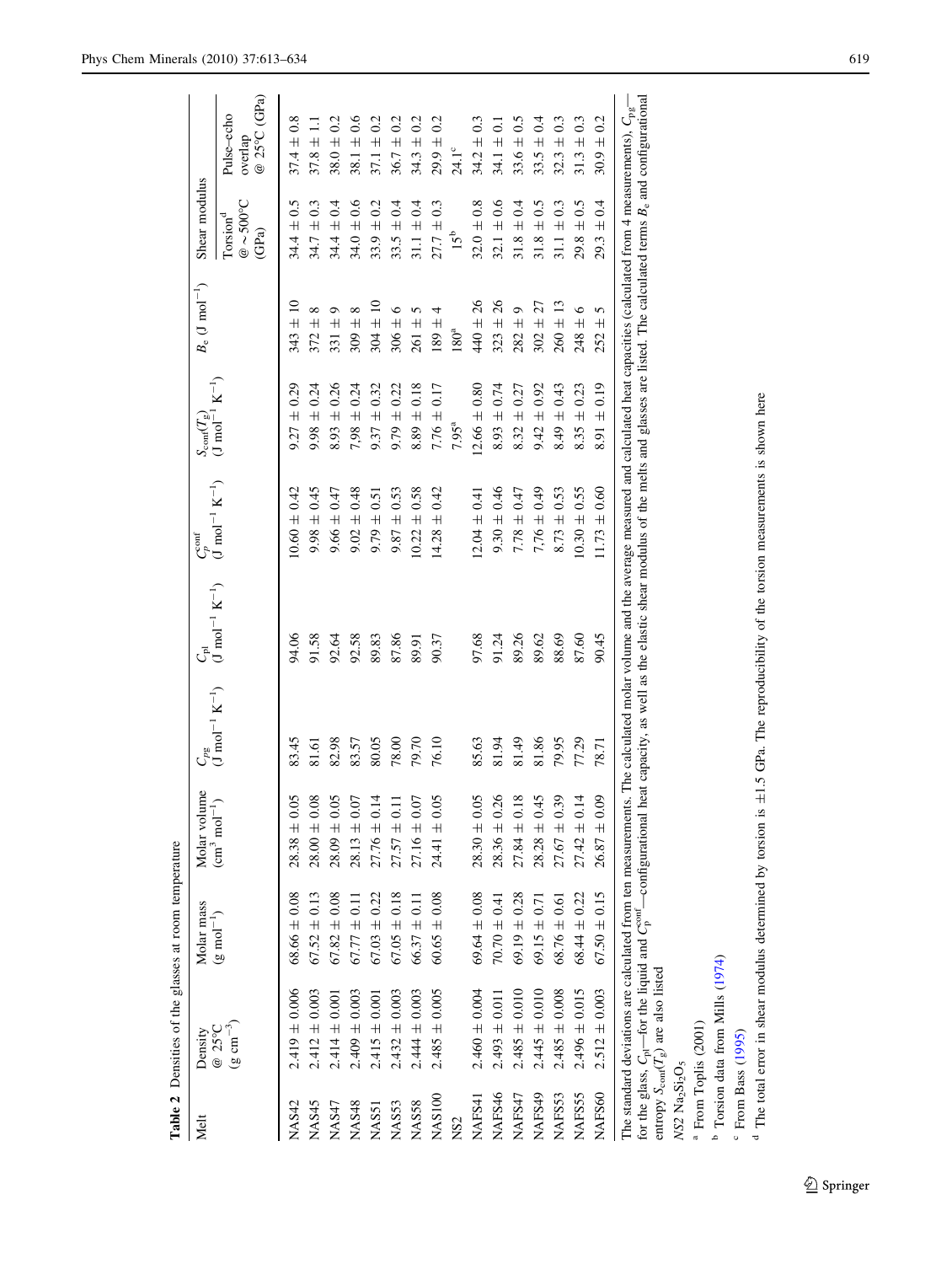<span id="page-7-0"></span>

Fig. 3 Measured densities of the glasses as a function of composition; together with curves describing the density of  $Na<sub>2</sub>O-AI<sub>2</sub>O<sub>3</sub>$  $SiO<sub>2</sub>$  glasses of the same composition measured by Hunold and Brückner [\(1980](#page-20-0)) and Webb et al. ([2007\)](#page-21-0)

Figure 4 shows molar volume of the glasses as a function of the composition parameter  $\gamma$ . These data show that the Na and Al units take up different volumes in peraluminous and peralkaline melts; the trend line is a guide for the eye; it was chosen to break the trend at  $\gamma \sim 0.5$ , based on the density observations; a constant value of molar volume was chosen for the peraluminous melts based on the trends seen previously in the viscosity data by Hunold and Brückner  $(1980)$  $(1980)$  and Toplis et al.  $(1997a, b)$  $(1997a, b)$  $(1997a, b)$  $(1997a, b)$ . Both the density and volume data can be corrected from their known



Fig. 4 Molar volume of the glasses at room temperature. The line is drawn as a guide to the eye, with the change in slope chosen to occur at  $\gamma \sim 0.5$  due to the change in trend observed in the density data, and the expected new structural unit occurring in peraluminous melts as  $\gamma$ decreases below 0.5. The dashed line describes the data of Hunold and Brückner  $(1980)$  $(1980)$  and Webb et al.  $(2007)$ 

fictive temperature to a common temperature. Assuming a volume thermal expansion of  $10^{-5}$  K<sup>-1</sup> (Bansal and Doremus [1986\)](#page-20-0), this gives a 0.1% change in density and volume per 100°C. As there is a  $\sim$ 400°C decrease in the  $T_f^{20}$  values with increasing  $\gamma$ , this would lead to a gradual increase in density (decrease in molar volume) of 0.4% with decreasing  $\gamma$  if all of the density data were recalculated to a common low temperature. This correction is twice the estimated error in the density and volume measurements, but does not change the observed trends in density and molar volume as a function of the composition parameter  $\gamma$ .

## Viscosity

The micro-penetration viscosity data is plotted as a function of inverse temperature in Fig. 5 and listed in Table [3.](#page-8-0) The viscosity data has been fit by an Arrhenian curve:

$$
\log_{10} \eta = A + \frac{B \times 10^4}{T} \tag{10}
$$

for viscosity  $\eta$  in Pa s and T in K. The A and B parameters are given in Table [4.](#page-10-0) The glass transition temperatures  $T_g^{12}$ (temperature at which  $\eta = 10^{12}$  Pa s) are shown as a



Fig. 5 Log<sub>10</sub> viscosity for the Na<sub>2</sub>O–Al<sub>2</sub>O<sub>3</sub>–SiO<sub>2</sub> and Na<sub>2</sub>O–FeO–  $Fe<sub>2</sub>O<sub>3</sub> - Al<sub>2</sub>O<sub>3</sub> - SiO<sub>2</sub>$  melts as a function of inverse temperature. NAFS41 has less  $Fe<sub>2</sub>O<sub>3</sub>$  than the other iron-bearing melts and therefore does not follow the viscosity/temperature trend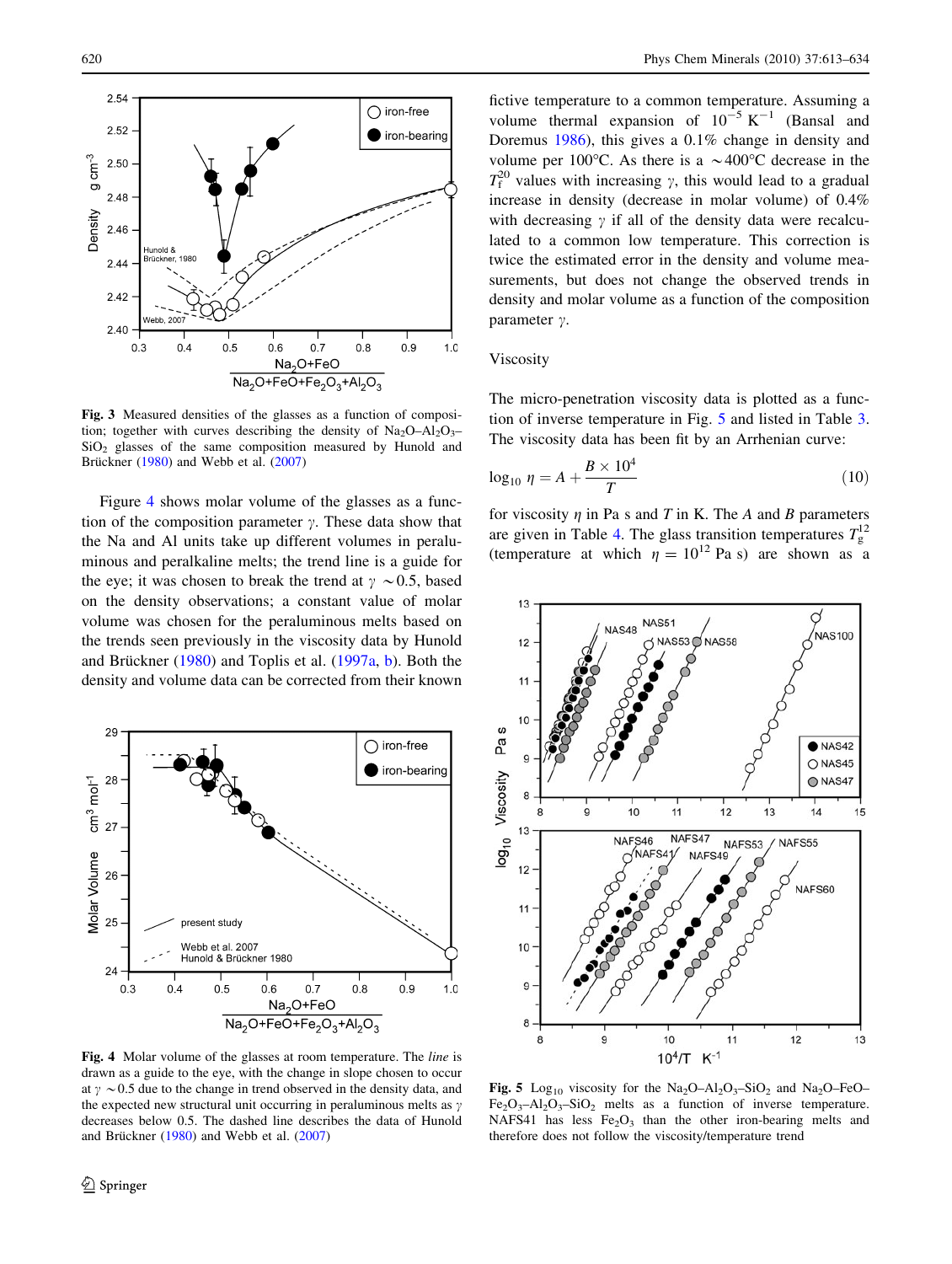<span id="page-8-0"></span>

|                     | <b>Table 3</b> Micro-penetration and torsion viscosity data for the Na <sub>2</sub> O <sub>2</sub> -SiO <sub>2</sub> melts and the Fe-bearing Na <sub>2</sub> O <sub>2</sub> -A1 <sub>2</sub> O <sub>3</sub> -SiO <sub>2</sub> melts as a function of temperature |                           |                              |                  |                                                   |                        |                         |                       |                              |                                                  |                                   |                                               |                                    |                               |                          |
|---------------------|-------------------------------------------------------------------------------------------------------------------------------------------------------------------------------------------------------------------------------------------------------------------|---------------------------|------------------------------|------------------|---------------------------------------------------|------------------------|-------------------------|-----------------------|------------------------------|--------------------------------------------------|-----------------------------------|-----------------------------------------------|------------------------------------|-------------------------------|--------------------------|
| <b>NAS42</b>        |                                                                                                                                                                                                                                                                   | NAS4:                     |                              | NAS47            |                                                   | <b>NAS48</b>           |                         | NAS5                  |                              | NAS53                                            |                                   | <b>NAS58</b>                                  |                                    | <b>NAS100</b>                 |                          |
| $T\,^{\rm (o}C)$    | ි<br>$\eta$ (log $_{10}$ Pa                                                                                                                                                                                                                                       | $T\,^{\rm (^{\rm o}\!C)}$ | ଇ<br>n (log <sub>10</sub> Pa | $T\,^{\rm (OC)}$ | $\eta$ (log <sub>10</sub> Pa <sub>s</sub> )       | $T\,^{\rm o}\!{\rm C}$ | n (log <sub>10</sub> Pa | $T\,^{\rm (OC)}$<br>ଇ | $\eta$ (log <sub>10</sub> Pa | $T\,^{\rm (°C)}$<br>$\Omega$                     | ි<br>$\eta$ (log <sub>10</sub> Pa | $T\,^{\rm o}\!{\rm C}$                        | $\Omega$<br>$\eta$ (log $_{10}$ Pa | $T\,^{\rm (OC)}$              | $\eta$ (log $_{10}$ Pas) |
| 938.5               | 9.26                                                                                                                                                                                                                                                              | 948.7                     | 9.34                         | 806.2            | 9.10<br>9.30                                      | 928.4                  | 9.62                    | 918.2                 | 9.04                         | 765.5                                            | 9.10                              | 704.5                                         | 9.01                               | 521.8                         | 8.76                     |
| 928.4               | 9.52                                                                                                                                                                                                                                                              | 938.5                     | 9.54                         | 796.0            |                                                   | 918.2                  | 9.80                    | 908.0                 | 9.30                         | 755.4                                            | 9.32                              | 694.3                                         | 9.22                               | 511.7                         | 9.12                     |
| 908.0               | 9.87                                                                                                                                                                                                                                                              | 928.4                     | 9.69                         | 775.7            | 9.70                                              | 908.0                  | 10.08                   | 897.9                 | 9.50                         | 745.2                                            | 9.60                              | 684.2                                         | 9.48                               | 501.5                         | 9.53                     |
| 897.9               | 10.04                                                                                                                                                                                                                                                             | 918.2                     | 9.85                         | 765.5            | 9.94                                              | 897.9                  | 10.31                   | 887.7                 | 9.70                         | 735.0                                            | 9.81                              | 674.0                                         | 9.78                               | 491.4                         | 9.90                     |
| 887.7               | 10.29                                                                                                                                                                                                                                                             | 908.0                     | 10.12                        | 755.3            | $\circ$<br>10.1                                   | 887.7                  | 10.51                   | 877.5                 | 9.85                         | 724.8                                            | 10.02                             | 663.8                                         | 10.05                              | 481.2                         | 10.37                    |
| 877.5               | 10.56                                                                                                                                                                                                                                                             | 897.9                     | 10.30                        | 745.2            |                                                   | 877.5                  | 10.72                   | 867.4                 | 10.05                        | 714.7                                            | 10.32                             | 653.6                                         | 10.35                              | 471.1                         | 10.79                    |
| 867.4               | 10.75                                                                                                                                                                                                                                                             | 887.7                     | 10.56                        | 735.0            | $10.43$<br>10.73<br>11.00                         | 867.4                  | 10.97                   | 857.2                 | 10.30                        | 704.5                                            | 10.60                             | 643.5                                         | 10.64                              | 460.9                         | 11.41                    |
| 857.2               | 11.02                                                                                                                                                                                                                                                             | 877.5                     | 10.74                        | 724.8            |                                                   | 857.2                  | 11.22                   | 847.0                 | 10.46                        | 694.3                                            | 10.85                             | 623.1                                         | 11.22                              | 450.8                         | 11.96                    |
| 847.0               | 11.29                                                                                                                                                                                                                                                             | 867.4                     | 11.01                        | 714.7            | 11.20                                             | 847.0                  | 11.50                   | 836.9                 | 10.71                        | 684.2                                            | 11.11                             | 613.0                                         | 11.60                              | 440.6                         | 12.62                    |
| 836.9               | 11.58                                                                                                                                                                                                                                                             | 857.2                     | 11.27                        | 704.5            | 11.58                                             |                        |                         | 826.7                 | 11.01                        | 674.0                                            | 11.40                             | 602.8                                         | 12.02                              |                               |                          |
|                     |                                                                                                                                                                                                                                                                   | 847.0                     | 11.48                        | 694.3            | 11.95                                             |                        |                         | 816.5                 | 11.28                        |                                                  |                                   |                                               |                                    |                               |                          |
|                     |                                                                                                                                                                                                                                                                   | 836.9                     | 11.78                        |                  |                                                   |                        |                         |                       |                              |                                                  |                                   |                                               |                                    |                               |                          |
|                     | Viscosity data from torsion data                                                                                                                                                                                                                                  |                           |                              |                  |                                                   |                        |                         |                       |                              |                                                  |                                   |                                               |                                    |                               |                          |
| 500                 | 9.38                                                                                                                                                                                                                                                              | 875                       | 10.82                        | 900              | 10.22                                             | 900                    | 10.20                   | 850                   | 10.53                        | 750                                              | 10.18                             | 700                                           | 10.59                              | 700                           | 9.36                     |
| 490                 | 10.07                                                                                                                                                                                                                                                             | 850                       | 11.34                        | 875              | 10.50                                             | 875                    | 10.78                   | 825                   | 10.90                        | 725                                              | 10.87                             | 675                                           | 11.26                              | 670                           | 9.84                     |
| 480                 | 10.37                                                                                                                                                                                                                                                             | 825                       | 12.11                        | 850              | 11.34                                             | 850                    | 11.37                   | 800                   | 11.67                        | 700                                              | 11.54                             | 650                                           | 11.90                              | 650                           | 10.38                    |
| 460                 | 11.45                                                                                                                                                                                                                                                             | 800                       | 12.56                        | 825              | $11.83$<br>$12.27$                                | 825                    | 11.89                   | 775                   | 12.24                        | 675                                              | 12.25                             | 625                                           | 12.63                              | 630                           | 10.74                    |
| 440                 | 12.30                                                                                                                                                                                                                                                             | 775                       | 13.16                        | 800              |                                                   | 800                    | 12.79                   | 750                   | 12.80                        |                                                  |                                   |                                               |                                    | 600                           | 11.97                    |
| 420                 | 13.18                                                                                                                                                                                                                                                             | 750                       | 13.86                        | 775              | 13.10                                             | 775                    | 13.21                   |                       |                              |                                                  |                                   |                                               |                                    | 550                           | 13.71                    |
|                     |                                                                                                                                                                                                                                                                   | 725                       | 14.45                        | 750              | 13.74                                             |                        |                         |                       |                              |                                                  |                                   |                                               |                                    |                               |                          |
|                     |                                                                                                                                                                                                                                                                   | 700                       | 15.27                        | 725              | 14.38                                             |                        |                         |                       |                              |                                                  |                                   |                                               |                                    |                               |                          |
|                     |                                                                                                                                                                                                                                                                   | 650                       | 16.72                        | $\approx$        | 15.54                                             |                        |                         |                       |                              |                                                  |                                   |                                               |                                    |                               |                          |
|                     |                                                                                                                                                                                                                                                                   | 600                       | 18.22                        |                  |                                                   |                        |                         |                       |                              |                                                  |                                   |                                               |                                    |                               |                          |
| NAFS41              |                                                                                                                                                                                                                                                                   | NAFS46                    |                              |                  | NAFS47                                            |                        | NAFS49                  |                       | NAFS53                       |                                                  | NAFS55                            |                                               | NAFS60                             |                               |                          |
| $T$ <sup>(°C)</sup> | $\Omega$<br>(log <sub>10</sub> Pa<br>$\overline{r}$                                                                                                                                                                                                               | $T\,^{\rm (°C)}$          | $\eta$ (1<br>og $_1$ Pa      | $\Omega$         | $\eta$ (1<br>og $_1$ Pa<br>$T\,^{\rm o}\!{\rm C}$ | ି                      | 11<br>$T$ (°C)          | ଇ<br>$(log_{10} Pa$   | $T$ (°C)                     | ಾ<br>$(\log_{10}\,\mathrm{Pa}$<br>$\overline{r}$ | $T$ (°C)                          | $(\log_{10} \, \mathrm{Pa}$<br>$\overline{r}$ | $T$ (°C)<br>ಾ                      | $(\log_{10} \mathrm{Pa}$<br>7 | $\Omega$                 |
| 887.1               | 9.10                                                                                                                                                                                                                                                              | 877.0                     | 10.22                        |                  | 9.30<br>847.0                                     |                        | 816.5                   | 8.87                  | 735.2                        | 9.26                                             | 694.5                             | 9.37                                          | 664.0                              | 8.83                          |                          |
| 877.0               | 9.20                                                                                                                                                                                                                                                              | 866.8                     | 10.38                        |                  | 9.51<br>836.9                                     |                        | 806.4                   | 9.05                  | 725.0                        | 9.53                                             | 684.4                             |                                               | 653.9                              | 9.06                          |                          |
| 866.8               | 9.44                                                                                                                                                                                                                                                              | 856.7                     | 10.61                        |                  | 9.75<br>826.7                                     |                        | 796.2                   | 9.26                  | 714.9                        | 9.81                                             | 674.2                             | $9.58$<br>$9.80$                              | 643.7                              | 9.31                          |                          |
| 856.7               | 9.56                                                                                                                                                                                                                                                              | 846.5                     | 10.84                        |                  | 9.90<br>816.5                                     |                        | 786.0                   | 9.55                  | 704.7                        | 10.10                                            | 664.0                             | 10.11                                         | 633.5                              | 9.64                          |                          |
| 846.5               | 9.91                                                                                                                                                                                                                                                              | 836.4                     | 11.02                        |                  | 10.10<br>806.4                                    |                        | 775.9                   | 9.65                  | 694.5                        | 10.38                                            | 653.9                             | 10.39                                         | 623.3                              | 9.89                          |                          |
| 836.4               | 10.08                                                                                                                                                                                                                                                             | 826.3                     | 11.47                        |                  | 10.37<br>796.2                                    |                        | 765.7                   | 9.98                  | 684.4                        | 10.59                                            | 643.7                             | 10.73                                         | 613.2                              | 10.23                         |                          |
| 826.3               | 10.22                                                                                                                                                                                                                                                             | 816.1                     | 11.55                        |                  | 10.54<br>786.0                                    |                        | 755.5                   | 10.02                 | 664.0                        | 11.24                                            | 633.5                             | 11.10                                         | 603.0                              | 10.56                         |                          |
| 816.1               | 10.44                                                                                                                                                                                                                                                             | 806.0                     | 11.83                        |                  | 10.80<br>775.9                                    |                        | 745.4                   | 10.36                 | 653.9                        | 11.48                                            | 623.3                             | 11.40                                         | 592.8                              | 10.94                         |                          |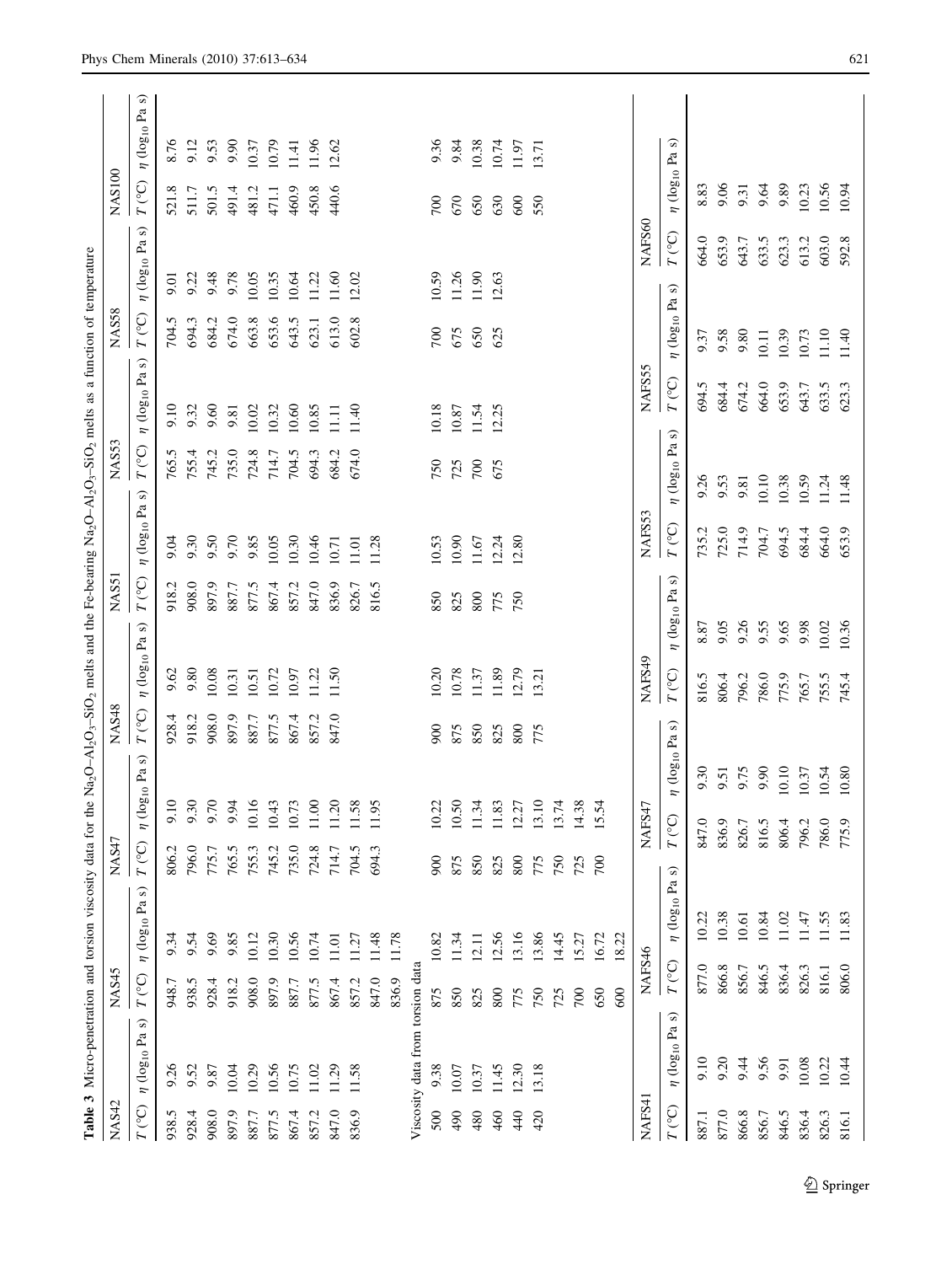|                                          | Table 3 continued                                                                             |             |                |                    |                           |                |                                                                 |        |                                                                          |                         |                                                                 |        |                                              |
|------------------------------------------|-----------------------------------------------------------------------------------------------|-------------|----------------|--------------------|---------------------------|----------------|-----------------------------------------------------------------|--------|--------------------------------------------------------------------------|-------------------------|-----------------------------------------------------------------|--------|----------------------------------------------|
| NAFS41                                   |                                                                                               | NAFS46      |                | NAFS47             |                           | NAFS49         |                                                                 | NAFS53 |                                                                          | NAFS55                  |                                                                 | NAFS60 |                                              |
|                                          | $T(^{\circ}C)$ $\eta$ (log <sub>10</sub> Pa s) $T(^{\circ}C)$ $\eta$ (log <sub>10</sub> Pa s) |             |                | $\frac{1}{T(C)}$   | $\eta$ (log $_{10}$ Pa s) |                | $T({}^{o}C)$ $\eta$ (log <sub>10</sub> Pa s)                    |        | $T({}^{\circ}C)$ $\eta$ (log <sub>10</sub> Pa s)                         |                         | $T({}^{\circ}C)$ $\eta$ (log <sub>10</sub> Pa s)                |        | $T({}^{o}C)$ $\eta$ (log <sub>10</sub> Pa s) |
| 806.0                                    | 10.84                                                                                         | 795.8 12.28 |                | 765.7              | 11.06                     | 735.2          |                                                                 | 643.7  | 11.70                                                                    | 613.2                   | 11.79                                                           | 582.7  | $11.34$<br>11.71                             |
|                                          |                                                                                               |             |                | 755.5              | 11.36                     | 725.0<br>714.9 | $\begin{array}{c} 10.45 \\ 10.89 \\ 11.06 \end{array}$          |        |                                                                          | 603.0                   | 12.19                                                           | 572.5  |                                              |
| 795.8<br>785.7                           | $10.94$<br>11.27                                                                              |             |                |                    | 11.60<br>11.97            |                |                                                                 |        |                                                                          |                         |                                                                 |        |                                              |
|                                          |                                                                                               |             |                | 745.4<br>735.2     |                           |                |                                                                 |        |                                                                          |                         |                                                                 |        |                                              |
|                                          | Viscosity data from torsion data                                                              |             |                |                    |                           |                |                                                                 |        |                                                                          |                         |                                                                 |        |                                              |
| 820                                      | 10.15                                                                                         | 820         | 11.38          |                    | 10.35                     | 740            | 10.20                                                           | 660    | 11.28                                                                    | 660                     | 10.12                                                           |        | 10.33                                        |
| 810                                      | 10.40                                                                                         | 810         | 11.86          | $\frac{1}{260}$    | 11.19                     | 720            |                                                                 | 640    |                                                                          | 640                     |                                                                 |        |                                              |
| $\begin{array}{c} 800 \\ 80 \end{array}$ | 10.90                                                                                         | $800\,$     | $12.11$        | 0tZ                | 11.73                     | 700            | $\begin{array}{c} 10.73 \\ 11.32 \\ 12.05 \\ 12.66 \end{array}$ | 620    | $\begin{array}{c} 12.25 \\ 12.92 \\ 13.35 \\ 13.83 \\ 14.27 \end{array}$ | $620$<br>$600$<br>$580$ | $\begin{array}{c} 10.61 \\ 11.22 \\ 12.15 \\ 12.58 \end{array}$ |        | 11.11<br>11.97<br>12.52                      |
|                                          |                                                                                               | 780         | 12.55<br>13.09 | 720                | 12.30                     | 680            |                                                                 | 600    |                                                                          |                         |                                                                 |        |                                              |
| 760                                      |                                                                                               | 760         |                | $\frac{0.89}{000}$ | 12.73                     | 660            |                                                                 | 580    |                                                                          |                         |                                                                 |        | 13.65                                        |
| 0t/                                      | $\begin{array}{c} 11.25 \\ 11.57 \\ 12.12 \\ 13.27 \end{array}$                               | 0t/L        | 13.54          |                    | 13.69                     | 640            | 12.96                                                           | 560    |                                                                          | 560                     | 13.42                                                           |        |                                              |
| 720                                      |                                                                                               | 720         | 14.12          | 660                | 14.15                     | 620            | 13.50                                                           | 540    | 14.74                                                                    |                         |                                                                 |        |                                              |
| $700\,$                                  | 13.50                                                                                         | 700         | 14.46          | 640                | 14.92                     | 600            | 14.48                                                           |        |                                                                          |                         |                                                                 |        |                                              |
| 680                                      | 13.78                                                                                         | 680         | 14.87          | 620                | 15.36                     | 580            | 15.04                                                           |        |                                                                          |                         |                                                                 |        |                                              |

Table 3 and described

function of composition in Fig. [6](#page-11-0) (see also Table [4](#page-10-0)). The  $T_g^{12}$  values for the Na<sub>2</sub>O-Al<sub>2</sub>O<sub>3</sub>-SiO<sub>2</sub> melts show a change in trend as a function of composition on the peraluminous side of the composition range ( $\gamma \sim 0.475$ ). The errors in the  $T_g^{12}$  values for the iron-bearing melts are too large to determine the composition at which the trend-change occurs. This change in trend as a function of Na/Al has been discussed previously by Toplis et al. [\(1997a](#page-21-0), [b\)](#page-21-0) and Webb et al. [\(2004](#page-21-0)) in terms of the structural changes and the presence of tri-clusters in the melts with decreasing Na/Al ratio, and also in terms of the changes in flow mechanism accompanying such changes in melt structure.

# Ultrasonics

The shear modulus determined from the pulse-echo-overlap measurements and the density of the glasses are shown in Table [2](#page-6-0) and Fig. [7](#page-11-0). The shear modulus trend as a function of composition is similar to that seen for viscosity and molar volume, with a change in slope at  $\gamma \sim 0.5$ .

# Calorimetry

Figure [8](#page-11-0) illustrates the heat capacity data as a function of temperature for all of the melts for a 20 K  $min^{-1}$  coolingand heating-rate. The configurational heat capacity of the liquid is calculated by fitting the Maier–Kelley equation;

$$
C_{\text{pg}} = a + bT + cT^{-2} \tag{11}
$$

(Maier and Kelley [1932\)](#page-21-0) with temperature in K, to the glassy heat capacity from 200 C to the temperature at which the onset of the glass transition peak occurs. This Maier–Kelly curve is then extrapolated to the maximum temperature at which heat capacity was measured. The configurational heat capacity is then calculated as the difference between the measured temperature independent liquid heat capacity and the extrapolated glass heat capacity. The resulting  $C_p^{\text{conf}}$  values are plotted in Fig. [9](#page-12-0) as a function of composition for the iron-free and iron-bearing melts and shown in Table [2](#page-6-0), together with the liquid and extrapolated glassy heat capacity data— $C_{\text{pl}}$  and  $C_{\text{pg}}$ . The  $C_p^{\text{conf}}$ ,  $C_{\text{pl}}$  and  $C_{\text{pg}}$  for the present NAS48 melt are 9.02, 92.58 and 83.57  $\widetilde{J}$  mol<sup>-1</sup> K<sup>-1</sup>, respectively; in comparison with the values determined by Richet and Bottinga ([1984](#page-21-0) ) for a melt of similar composition of 8.48, 93.17 and 84.69 J mol<sup>-1</sup> K<sup>-1</sup>.

The fictive temperature of each melt was determined from the heat capacity data using the method described by Moynihan et al. ([1976\)](#page-21-0) and DeBolt et al. ([1976\)](#page-20-0) (see also Webb [2008\)](#page-21-0). The fictive temperatures for  $20$  K min<sup>-1</sup> cooling- and heating-rate are listed in Table [4](#page-10-0). There is a linear relationship between  $T_f^{20}$  and  $T_g^{12}$ , with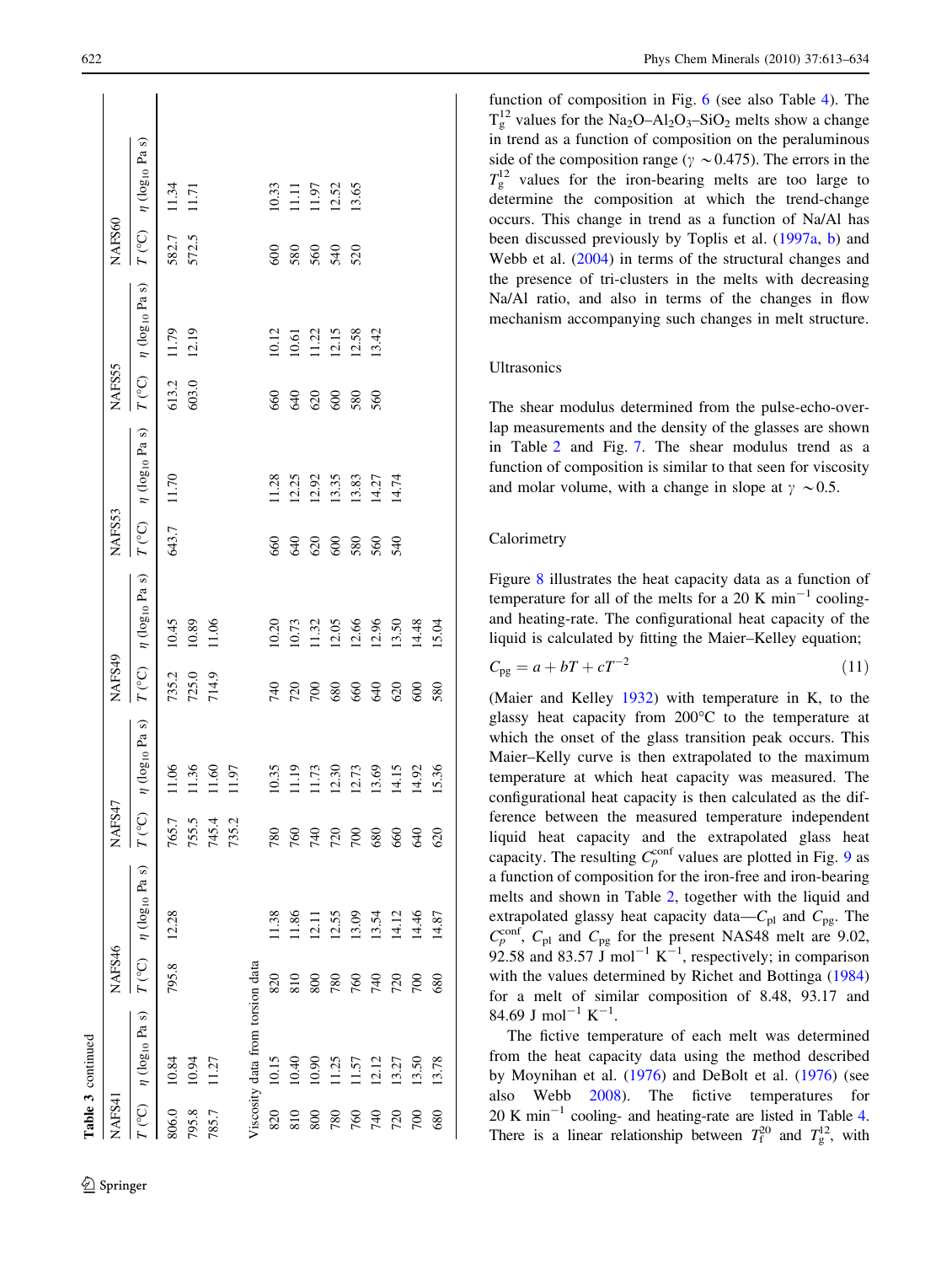<span id="page-10-0"></span>

|                  |                |                                                                                                |                 |                       |                                         | and $T_f^{20}$ —the fictive temperature calculated from the scanning calorimetry data for a cooling- and heating-rate of 20 K min <sup>-1</sup> |                                         |                                       |                                                                                                                                                                                                                    |                        |                     |
|------------------|----------------|------------------------------------------------------------------------------------------------|-----------------|-----------------------|-----------------------------------------|-------------------------------------------------------------------------------------------------------------------------------------------------|-----------------------------------------|---------------------------------------|--------------------------------------------------------------------------------------------------------------------------------------------------------------------------------------------------------------------|------------------------|---------------------|
| Melt             |                | A (log <sub>10</sub> Pa s)                                                                     | B(K)            | $T_{\rm g}^{12}$ (°C) | $\widetilde{C}$<br>$T_{\rm f}^{\rm 20}$ | $E_a$ for <i>x</i> -relaxation kJ mol <sup>-1</sup>                                                                                             |                                         |                                       | $E_a$ for $\beta$ -relaxation<br>$kJ$ mol <sup>-</sup>                                                                                                                                                             | $\alpha$ Parameter     |                     |
|                  |                |                                                                                                |                 |                       |                                         | Micro-penetration<br>viscosity                                                                                                                  | attenuation<br>Torsion                  | viscosity<br>Torsion                  | attenuation<br>Torsion                                                                                                                                                                                             | x-Relaxation           | $\beta$ -Relaxation |
| NAS42            | 0.42           | $-15.63 \pm 0.53$                                                                              | $3.01 \pm 0.06$ | 7.8<br>≅              | 812.2                                   | $578 \pm 12$                                                                                                                                    | 597 $\pm$ 45                            | Γ<br>$519 \pm$                        | 80<br>$168 \pm$                                                                                                                                                                                                    | $0.66 \pm 0.16$        | $0.11 \pm 0.08$     |
| NAS45            | 0.45           | $-14.90 \pm 0.38$                                                                              | $2.96 \pm 0.04$ | 825.9                 | 811.0                                   | ∞<br>$566 \pm$                                                                                                                                  | $569 \pm 77$                            | $571 \pm 18$                          | $\overline{4}$<br>$83 \pm$                                                                                                                                                                                         | $\pm 0.05$<br>0.22:    | $\pm 0.09$<br>0.25  |
| NAS47            | 0.47           | $-16.05 \pm 0.36$                                                                              | $3.08 \pm 0.04$ | 826.1                 | 818.3                                   | ∞<br>590 $\pm$                                                                                                                                  | ± 26<br>590                             | $\infty$<br>$\overline{+}$<br>$590$ : | 71<br>$101 \pm 7$                                                                                                                                                                                                  | $0.56 \pm 0.03$        | $0.27 \pm 0.06$     |
| <b>NAS48</b>     | 0.48           | $-14.00 \pm 0.48$                                                                              | $2.75 \pm 0.06$ | 782.8                 | 781.4                                   | $526 \pm 11$                                                                                                                                    | ± 17<br>564                             | $516 \pm 26$                          | $\mathcal{O}$<br>$169 \pm$                                                                                                                                                                                         | $0.62 \pm 0.03$        | $0.28 \pm 0.06$     |
| NAS51            | 0.51           | $-15.32 \pm 0.57$                                                                              | $2.63 \pm 0.06$ | 688.6                 | 676.3                                   | $503 \pm 11$                                                                                                                                    | $\overline{+}$<br>$\overline{+}$<br>495 | 7<br>$511 \pm$                        | $110 \pm 98$                                                                                                                                                                                                       | $0.59 \pm 0.04$        | $0.10 \pm 0.05$     |
| NAS53            | 0.53           | $-14.71 \pm 0.23$                                                                              | $2.47 \pm 0.02$ | 652.9                 | 648.8                                   | 4<br>$473 \pm$                                                                                                                                  | $\pm$ 14<br>495                         | ७<br>$\overline{+}$<br>453            | 75<br>$165 \pm$                                                                                                                                                                                                    | $0.64 \pm 0.02$        | $0.22 \pm 0.05$     |
| <b>NAS58</b>     | 0.58           | $-16.75 \pm 0.40$                                                                              | $2.51 \pm 0.04$ | 600.7                 | 593.8                                   | L<br>481 ±                                                                                                                                      | $\Im$<br>$\overline{+}$<br>491          | 26<br>$\overline{+}$<br>457           | 85<br>$88 +$                                                                                                                                                                                                       | $\pm 0.07$<br>0.80     | $0.27 \pm 0.21$     |
| <b>NAS100</b>    | 00.1           | $-24.98 \pm 0.99$                                                                              | $2.67 \pm 0.07$ | 449.8                 | 460.4                                   | $\overline{4}$<br>$512 \pm$                                                                                                                     | 43<br>$\overline{+}$<br>531             | $\overline{c}$<br>480 ±               | a                                                                                                                                                                                                                  | $\pm 0.15$<br>1.19     | a                   |
| NAFS41           | $\overline{1}$ | $-13.85 \pm 0.70$                                                                              | $2.65 \pm 0.08$ | 753.7                 | 765.3                                   | 15<br>$508 \pm$                                                                                                                                 | 36<br>$\overline{+}$<br>505             | 32<br>540 ±                           | م                                                                                                                                                                                                                  | $\pm 0.05$<br>0.63     | م                   |
| NAFS46           | 0.46           | $-16.40 \pm 1.19$                                                                              | $3.05 \pm 0.13$ | 802.4                 | 784.2                                   | $585 \pm 25$                                                                                                                                    | $\pm 23$<br>509                         | $\Omega$<br>488 ±                     |                                                                                                                                                                                                                    | $\pm 0.03$<br>0.61     |                     |
| NAFS47           | 0.47           | $-14.20 \pm 0.47$                                                                              | $2.63 \pm 0.05$ | 730.4                 | 733.7                                   | $504 \pm 10$                                                                                                                                    | ±21<br>508                              | $561 \pm 18$                          |                                                                                                                                                                                                                    | $\pm 0.02$<br>0.62.    |                     |
| NAFS49           | 0.49           | $-12.24 \pm 0.70$                                                                              | $2.30 \pm 0.07$ | 675.8                 | 681.8                                   | $440 \pm 14$                                                                                                                                    | $\pm 16$<br>494                         | $495 \pm 15$                          |                                                                                                                                                                                                                    | $\pm 0.02$<br>$0.63$ : |                     |
| NAFS53           | 0.53           | $-15.48 \pm 0.46$                                                                              | $2.50 \pm 0.05$ | 636.0                 | 620.9                                   | Φ<br>478 ±                                                                                                                                      | ±18<br>478                              | $395 \pm 34$                          |                                                                                                                                                                                                                    | $0.57 \pm 0.03$        |                     |
| NAFS55           | 0.55           | $-18.04 \pm 0.62$                                                                              | $2.64 \pm 0.06$ | 606.5                 | 601.3                                   | $506 \pm 11$                                                                                                                                    | $509 \pm 11$                            | $\overline{c}$<br>497 ±               |                                                                                                                                                                                                                    | $0.61 \pm 0.02$        |                     |
| NAFS60           | 0.60           | $-18.10 \pm 0.54$                                                                              | $2.52 \pm 0.05$ | 562.6                 | 557.7                                   | $482 \pm 10$                                                                                                                                    | 54<br>$\overline{+}$<br>518             | 27<br>$534 \pm$                       |                                                                                                                                                                                                                    | $0.62 \pm 0.08$        |                     |
| attenuation data |                |                                                                                                |                 |                       |                                         |                                                                                                                                                 |                                         |                                       | Activation energies for an Arrhenian fit to the viscosity data from both torsion and micro-penertation measurements, together with the activation energies for Eq. 17 for the $\alpha$ - and $\beta$ -peaks of the |                        |                     |
|                  |                | <sup>a</sup> Not enough data were obtained from sample NAS100 to calculate $\beta$ -relaxation |                 |                       |                                         |                                                                                                                                                 |                                         |                                       |                                                                                                                                                                                                                    |                        |                     |

<sup>b</sup> Too much scatter in the plot of attenuation for the second peak in the Fe-bearing melts for it to be fit Too much scatter in the plot of attenuation for the second peak in the Fe-bearing melts for it to be fit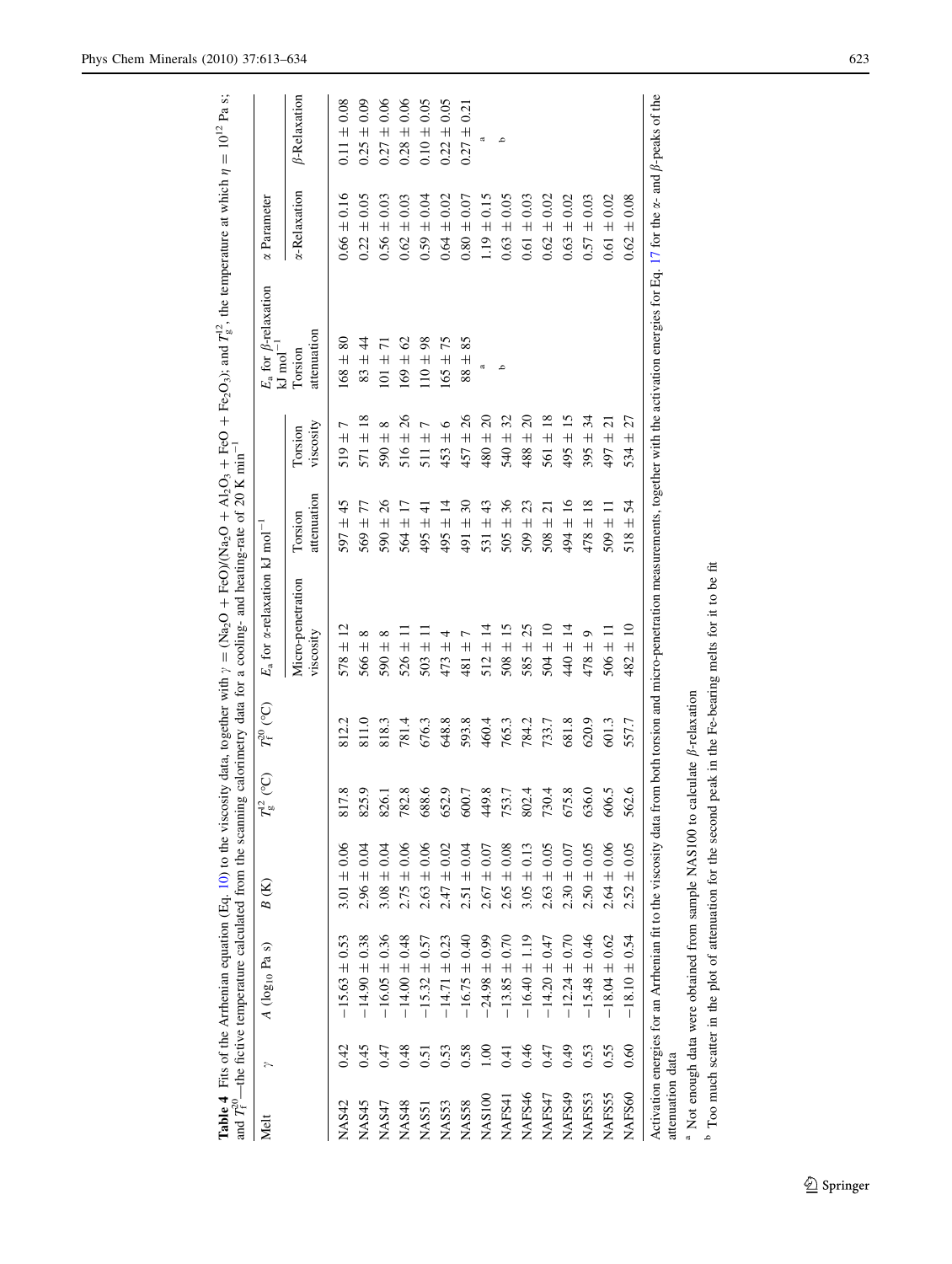<span id="page-11-0"></span>

**Fig. 6** A plot of  $T_g^{12}$  as a function of composition. The *trend lines* are a guide for the eye. Given the relatively large errors in the calculated  $T_{\rm g}^{\rm I}$ for the Fe-bearing melts, the trend line drawn through the data were chosen to have the same shape as the line through the  $Na<sub>2</sub>O Al_2O_3-SiO_2$  data



Fig. 7 The calculated elastic shear modulus from the ultrasonic measurements (small symbols) and the torsion measurements (large symbols) for the iron-free (*open symbols*) and iron-bearing (filled symbols) glasses as a function of composition. The *lines* are a guide for the eye

 $T_{\rm f}^{20}$  = 22.6 + 0.96  $T_{\rm g}^{12}$  for the Na<sub>2</sub>O–Al<sub>2</sub>O<sub>3</sub>–SiO<sub>2</sub> melts and  $T_f^{20} = -9.6 + 1.01 T_g^{12}$ , for the iron-bearing melts.

Torsion

The frequency dependent deformation data were obtained from  $300-1,000$ °C. Figure [10](#page-12-0) shows the real and imaginary shear modulus of two of the melts as a function of angular frequency ( $2\pi f = \omega$ ) times Maxwell relaxation time ( $\tau_M$ ) (see also Falenty [2007\)](#page-20-0). The relaxation time is calculated at



Fig. 8 The heat capacity for a the  $Na<sub>2</sub>O-Al<sub>2</sub>O<sub>3</sub>-SiO<sub>2</sub>$  melts, and **b** the iron-bearing melts as a function of temperature. A cooling and heating rate of 20 K  $min^{-1}$  was used

each temperature from the Maxwell equation (Eq. [1\)](#page-1-0) determined from the micro-penetration viscosity measurements, and elastic (infinite frequency) shear modulus  $G_{\infty}$ which is taken to be the shear modulus at 1 Hz at the lowest temperature of measurement. These shear modulus data are listed in Table [2](#page-6-0) together with the room temperature ultrasonic data on the same composition glasses. Plotting data from different temperatures on the same  $\omega\tau_M$ curve uses the principle of ''thermorheological simplicity'' which assumes that the structure and mechanism of flow in these melts does not change over the temperature interval of the measurements (e.g. Narayanaswamy [1988](#page-21-0)).

Herzfeld and Litovitz ([1959\)](#page-20-0) developed a general equation to describe the frequency dependence of the shear modulus of a material independent of its structure;

$$
G^*(\omega) = \frac{G_{\infty}\omega^2\tau^2}{1 + \omega^2\tau^2} + i\frac{G_{\infty}\omega\tau}{1 + \omega^2\tau^2}
$$
(12)

where  $\tau$  is the structural relaxation time. The dashed lines in Fig. [10](#page-12-0) are the real and imaginary shear modulus expected from the theory of Herzfeld and Litovitz [\(1959](#page-20-0)).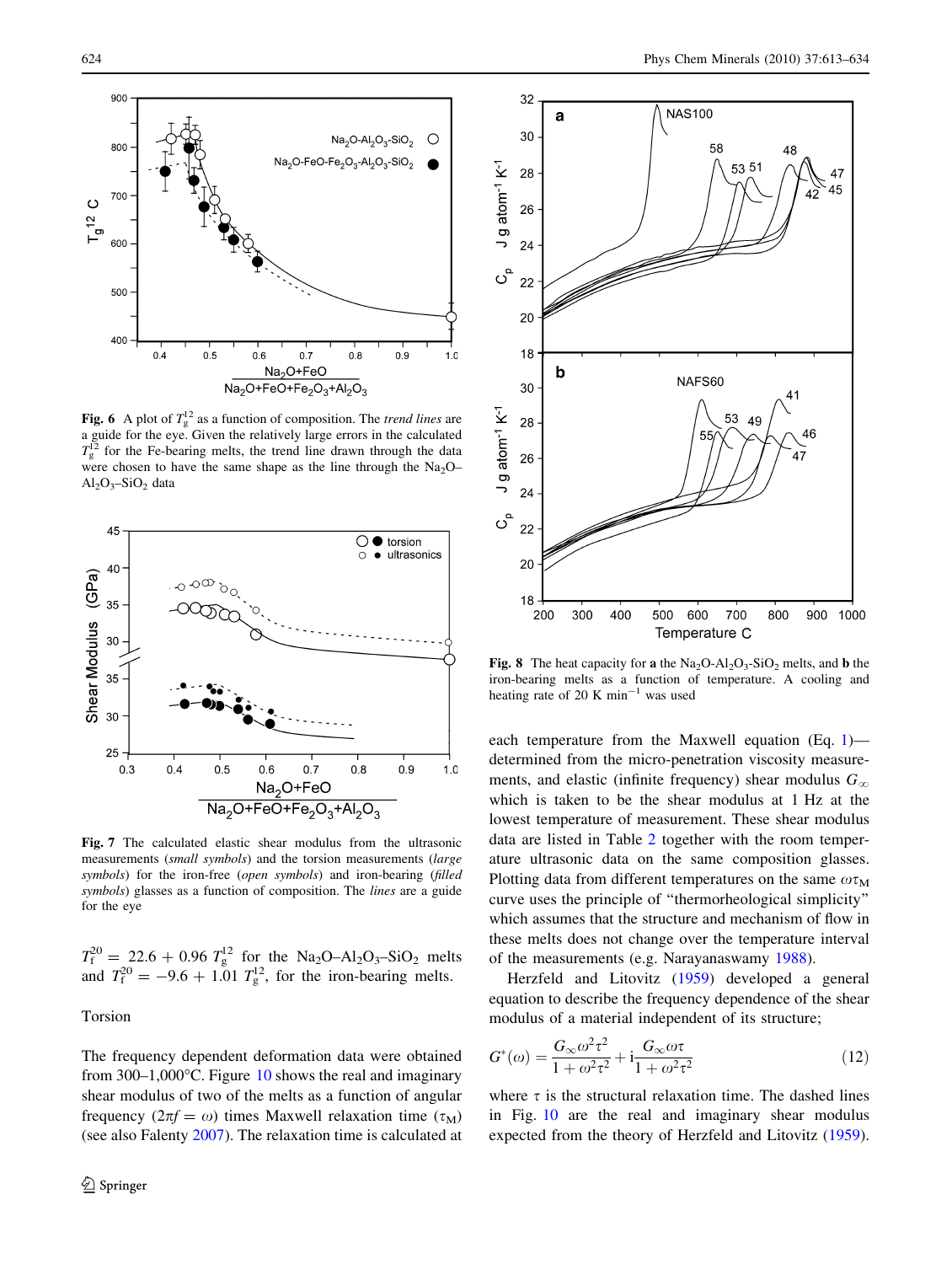<span id="page-12-0"></span>

Fig. 9  $C_p^{\text{conf}}$  for the iron-free (*open symbols*) and iron-bearing (filled symbols) melts as a function of composition. The *straight line* fits to the data are for  $\gamma \ge 0.5$  and  $\gamma \le 0.5$ . The data are compared with the measurements of Webb ([2008\)](#page-21-0) for  $Na<sub>2</sub>O-Al<sub>2</sub>O<sub>3</sub>$ -SiO<sub>2</sub> melts—small grey circles

As can be seen, none of the present data is adequately described by this equation. The solid lines are fits to the data based on the assumption that there is a distribution of relaxation times. Instead of assuming a distribution, the data have been fit by a summation of Eq. [12:](#page-11-0)

$$
G^*(\omega \tau) = \sum_{x=-8.5}^{1.5} G_x^*(\omega \tau \times 10^x)
$$
 (13)

with steps of  $0.5$  in the x value. This is the same analysis as was used in the study of the structural relaxation of a rhyolite composition melt by Webb [\(1992](#page-21-0)) with steps of 0.8 in the  $x$  value. The real and imaginary parts of the data have been fit separately. The parameters of the fit are given in Table [5](#page-13-0). Figure [11](#page-14-0) illustrates the relaxation time on which the data are centred (the " $x$ "-term which has the largest  $G_{\text{real}}$  or  $G_{\text{im}}$  value) as the log<sub>10</sub> difference from the Maxwell relaxation time; these values are given in Table [5.](#page-13-0) The  $\alpha$ -relaxation of melts with  $\gamma \sim 0.5$  is up to 30 times faster than calculated from the Maxwell relaxation equation.

An analysis of the shear modulus curve shapes found that the width of the  $\alpha$ -imaginary peak is similar for all the melt compositions, with the FWHM ranging from 1.13 to 2.68 with no clear compositional dependence. However, the position of the  $\alpha$ -imaginary peak moves from being centred on  $\log_{10} \omega \tau_M = 0$ , to being centred on a timescale  $\sim$  1.5 orders of magnitude smaller. Such fast relaxation has



Fig. 10 Real (solid symbols) and imaginary (hollow symbols) components of the shear modulus of melts NAS42 and NAFS49 as a function of  $\log_{10} \omega \tau_M$  The *dashed lines* are the model of Herzfeld and Litovitz ([1959\)](#page-20-0) for a melt with a single structural unit

never been measured before in a silicate melt. The data of Mills [\(1974](#page-21-0)), Bagdassarov et al. [\(1993](#page-20-0)) and Webb ([1992\)](#page-21-0) all have the  $\alpha$ -peak determined by mechanical spectroscopy centred on  $\log_{10} \omega \tau_M = 0 \pm 0.5$ .

The shear moduli measured by ultrasonic methods at room temperature are  $\sim$ 3.5 GPa higher than the moduli determined by torsion methods. As there is, in general, a 500°C temperature difference between the ultrasonic and torsion data, an average temperature dependence of the shear modulus of all the melts of  $\sim -7$  MPa K<sup>-1</sup> is calculated. Literature values of the temperature dependence of the shear modulus of silicate glasses range from  $-3$  to  $-11$ MPa  $K^{-1}$  (Bass [1995\)](#page-20-0).

Two peaks are observed in the imaginary component of the shear modulus of the  $Na<sub>2</sub>O-Al<sub>2</sub>O<sub>3</sub>-SiO<sub>2</sub>$  melts. Both peaks are accompanied by an increase in the real part of the shear modulus. The peak which occurs at the lowest frequencies is the  $\alpha$ -relaxation and caused by the loss of energy to the motion of Si and O ions in the melt (Dingwell and Webb [1990](#page-20-0))—the glass transition—which results in the change in shear modulus from 0 to  $\sim$  35 GPa. The second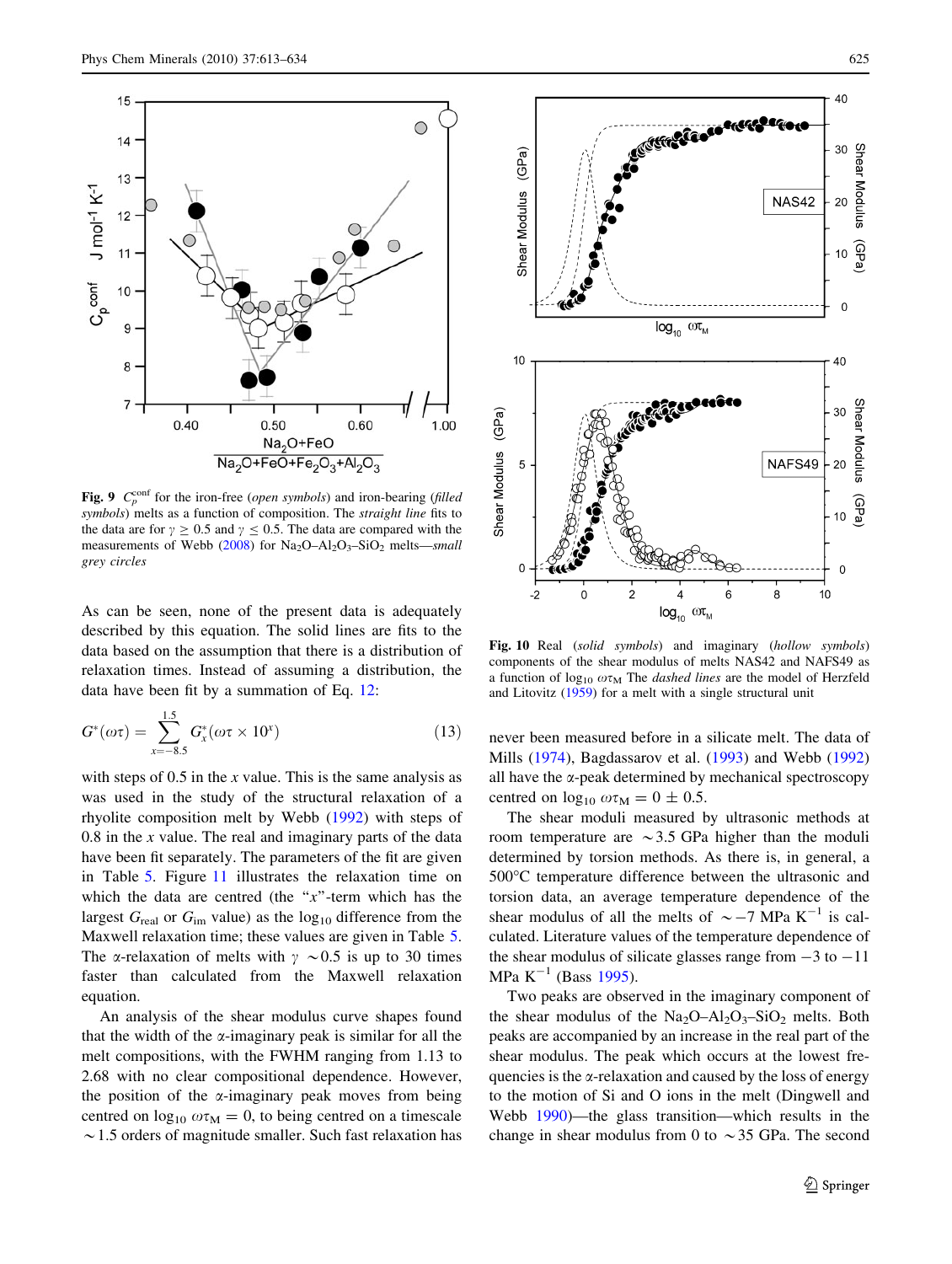<span id="page-13-0"></span>Table 5 The parameters of the fits of Eq. [13](#page-12-0) for the melts

| $log_{10}$            | <b>NAS42</b>             |                          | NAS <sub>45</sub>        |                          | <b>NAS47</b>             |                          | <b>NAS48</b>             |                          | NAS51                    |                | NAS53                    |                          | <b>NAS58</b>             |                          | <b>NAS100</b>            |              |
|-----------------------|--------------------------|--------------------------|--------------------------|--------------------------|--------------------------|--------------------------|--------------------------|--------------------------|--------------------------|----------------|--------------------------|--------------------------|--------------------------|--------------------------|--------------------------|--------------|
| $(\omega \tau_M + x)$ | $G_{\rm real}$           | $G_\mathrm{im}$          | $G_{\rm real}$           | $G_\mathrm{im}$          | $G_{\rm real}$           | $G_\mathrm{im}$          | $G_{\rm real}$           | $G_{\rm im}$             | $G_{\rm real}$           | $G_{\rm im}$   | $G_{\rm real}$           | $G_{\rm im}$             | $G_{\rm real}$           | $G_{\rm im}$             | $G_{\rm real}$           | $G_{\rm im}$ |
| $-2.0$                | $\equiv$                 | $\overline{\phantom{0}}$ | 0.18                     | 0.13                     | $\overline{\phantom{0}}$ | $\overline{\phantom{0}}$ | $\overline{\phantom{0}}$ | 0.09                     | $\overline{\phantom{0}}$ | 0.03           | $\equiv$                 | $\equiv$                 | $\qquad \qquad -$        |                          | $\overline{\phantom{0}}$ |              |
| $-1.5$                | 0.14                     | 0.03                     | 0.18                     | 0.01                     | $\overline{\phantom{0}}$ |                          | $\equiv$                 | 0.04                     | $\overline{\phantom{0}}$ | 0.02           | $\overline{\phantom{0}}$ |                          |                          |                          | 0.02                     |              |
| $-1.0$                | 0.16                     | $\qquad \qquad -$        | 0.16                     | 0.11                     | 0.04                     | $\overline{\phantom{0}}$ | 0.05                     | 0.04                     | $\overline{\phantom{0}}$ | 0.01           | $\equiv$                 |                          |                          |                          |                          |              |
| $-0.5$                | 0.57                     |                          | 0.08                     | 0.24                     | 0.04                     | 0.06                     | $\qquad \qquad -$        | 0.05                     | $\overline{\phantom{0}}$ | 0.01           | 0.04                     | $\overline{\phantom{0}}$ | 0.49                     |                          | 0.37                     |              |
| 0.0                   | 1.09                     | 2.24                     | 0.07                     | 0.23                     | -                        | 0.30                     | 1.53                     | 0.08                     | 4.14                     | 0.04           | 4.50                     | 5.78                     | 17.73                    | 16.14                    | 15.40                    | 14.97        |
| 0.5                   | 15.05                    | 10.09                    | 14.63                    | 0.30                     | 8.20                     | 5.87                     | 5.93                     | 7.24                     | 19.78                    | 14.14          | 19.52                    | 6.10                     | 16.88                    | 11.37                    | 9.31                     | 0.03         |
| 1.0                   | 6.45                     | 5.06                     | 7.37                     | 4.03                     | 9.44                     | 7.51                     | 7.68                     | 11.43                    | 4.82                     | 4.04           | 10.41                    | 2.23                     | 3.96                     | 0.17                     | 1.55                     |              |
| 1.5                   | 3.26                     | 3.62                     | 5.96                     | 11.28                    | 10.66                    | 9.63                     | 7.97                     | 2.33                     | 4.43                     | 3.73           | 4.13                     | 1.61                     | 0.98                     | 0.00                     | 0.90                     |              |
| 2.0                   | 1.76                     | 0.81                     | 3.33                     | 3.97                     | 3.85                     | 1.46                     | 1.66                     | 0.49                     | 0.67                     | 0.01           | 0.61                     | 1.27                     | 1.87                     | 0.01                     | $\overline{\phantom{0}}$ |              |
| 2.5                   | 1.24                     | 0.73                     | 1.47                     | 3.52                     | 0.84                     | 1.59                     | 0.99                     | 0.02                     | 0.69                     | 0.01           | 0.77                     | $\qquad \qquad -$        | 1.96                     |                          | $\overline{\phantom{0}}$ |              |
| 3.0                   | 0.33                     | 0.10                     | 0.00                     | 0.09                     | 0.01                     | 0.80                     | 0.83                     | 0.02                     | 1.13                     | 0.01           | 1.79                     | $\overline{\phantom{0}}$ |                          |                          | $\overline{\phantom{0}}$ |              |
| 3.5                   | 0.26                     | 0.16                     | 0.00                     | 0.42                     | 0.26                     | 0.04                     | 0.59                     | 0.02                     | $0.00\,$                 | 0.01           | 0.03                     | $\overline{\phantom{0}}$ |                          |                          | $\overline{\phantom{0}}$ | 0.01         |
| 4.0                   | 0.18                     | 0.08                     | 0.01                     | 0.37                     | 0.42                     | 0.22                     | 0.06                     | 0.02                     | 0.01                     | 0.01           | 0.05                     | $\overline{\phantom{0}}$ |                          |                          |                          |              |
| 4.5                   | 0.10                     | 0.00                     | 0.01                     | 0.13                     | 0.41                     | 0.33                     | $\overline{\phantom{0}}$ | 0.02                     | 0.00                     | 0.01           | 0.07                     | $\overline{\phantom{0}}$ |                          |                          |                          |              |
| 5.0                   | 1.88                     | 0.00                     | 0.00                     | 0.05                     | 0.37                     | 0.47                     | 0.04                     | 0.02                     | 0.00                     | 0.01           | 0.08                     | $\overline{\phantom{0}}$ |                          | $\overline{\phantom{0}}$ | 0.01                     |              |
| 5.5                   | 0.52                     | 1.83                     | 0.00                     | $\overline{\phantom{0}}$ | 0.39                     | $\overline{\phantom{0}}$ | 0.29                     | 0.01                     | 0.01                     | 0.01           | 0.09                     | $\overline{a}$           |                          |                          |                          |              |
| 6.0                   | 0.37                     | 0.41                     | 0.02                     | 1.19                     | 0.37                     | $\overline{\phantom{0}}$ | 0.18                     | 0.01                     | 0.26                     | 0.01           | 0.21                     | 0.01                     | Ē,                       |                          |                          |              |
| 6.5                   | 0.04                     | 0.01                     | 0.20                     | 1.77                     | 0.31                     | $\overline{\phantom{0}}$ | 0.29                     | 0.01                     | 0.09                     | 0.01           | 0.48                     | $\overline{\phantom{0}}$ |                          |                          | $\overline{\phantom{0}}$ |              |
| 7.0                   | 0.02                     | 0.01                     | 1.04                     | 0.61                     | 0.15                     | 0.31                     | 0.22                     | 0.01                     | 0.53                     | 0.01           | 0.40                     | $\overline{\phantom{0}}$ |                          |                          | 0.01                     |              |
| 7.5                   | $0.01\,$                 | 0.03                     | 0.00                     | 0.01                     | 1.21                     | 0.94                     | 0.75                     | 1.29                     | 0.96                     | 0.98           | 1.00                     | 0.88                     | $\overline{\phantom{0}}$ |                          |                          |              |
| 8.0                   | $\overline{\phantom{0}}$ | 0.03                     | 0.00                     | 0.01                     | 0.45                     | 0.26                     | 1.02                     | 0.01                     | 0.00                     | 2.74           | 0.11                     | 0.55                     | ÷                        |                          |                          |              |
| 8.5                   | 0.01                     | 0.02                     | 0.01                     | 0.01                     | 0.05                     | $\overline{\phantom{0}}$ | 0.09                     | 0.01                     | 0.00                     | 0.01           | 0.17                     | $\overline{\phantom{0}}$ |                          |                          |                          |              |
| 9.0                   | 0.02                     | 0.04                     | 0.00                     | 0.01                     | 0.04                     | $\overline{\phantom{0}}$ | $\overline{\phantom{0}}$ | 0.01                     | 0.00                     | 0.01           | 0.07                     | $\overline{\phantom{0}}$ | $\qquad \qquad -$        | $\overline{\phantom{0}}$ | 0.05                     |              |
| $log_{10}$            | NAFS41                   |                          | NAFS46                   |                          |                          | NAFS47                   |                          | NAFS49                   |                          | NAFS53         |                          | NAFS55                   |                          | NAFS60                   |                          |              |
| $(\omega \tau_M + x)$ | $G_{\rm real}$           | $G_{\rm im}$             | $G_{\rm real}$           | $G_{\rm im}$             | $G_{\rm real}$           |                          | $G_{\rm im}$             | $G_{\rm real}$           | $G_{\rm im}$             | $G_{\rm real}$ | $G_{\rm im}$             | $G_{\text{real}}$        | $G_{\rm im}$             | $G_{\text{real}}$        | $G_{\rm im}$             |              |
|                       |                          |                          |                          |                          |                          |                          |                          |                          |                          |                |                          |                          |                          |                          |                          |              |
| $-2.0$                |                          |                          |                          | 0.010                    | $\qquad \qquad -$        |                          | $\overline{\phantom{0}}$ | $\overline{\phantom{0}}$ | $\overline{\phantom{0}}$ | 0.11<br>0.13   | 0.01<br>0.02             | 0.01<br>0.01             | $\qquad \qquad -$        |                          |                          |              |
| $-1.5$                |                          |                          |                          |                          |                          |                          |                          |                          | $\overline{\phantom{0}}$ |                |                          |                          | $\qquad \qquad -$        |                          |                          |              |
| $-1.0$                |                          |                          |                          |                          | $\overline{\phantom{0}}$ |                          | 0.20                     | $\overline{\phantom{0}}$ | -                        | 0.19           | 0.08                     | 0.01                     | $\qquad \qquad -$        |                          |                          |              |
| $-0.5$                |                          | 0.43                     |                          |                          | 2.22                     |                          |                          |                          | 0.09                     | 0.32           | 0.06                     | 0.01                     | 0.07                     |                          |                          |              |
| 0.0                   | 5.25                     | 4.45                     |                          |                          |                          | 1.40                     | 0.36                     | 6.94                     | 0.90                     | 0.39           | 0.00                     | 0.09                     | 0.11                     | 6.73                     | 4.81                     |              |
| 0.5                   | 16.15                    | 8.51                     | 3.430                    | 0.03                     | 15.86                    |                          | 14.45                    | 12.21                    | 13.00                    | 9.03           | 7.08                     | 9.20                     | 9.79                     | 8.52                     | 6.54                     |              |
| $1.0\,$               | 3.08                     | 4.91                     | 6.937                    | 10.46                    | 5.59                     |                          | 1.39                     | 4.37                     | 3.77                     | 10.69          | 6.56                     | 13.09                    | 5.16                     | 5.00                     | 3.23                     |              |
| 1.5                   | 2.68                     | 0.35                     | 9.748                    | 4.54                     |                          | 3.57                     | 1.38                     | 3.72                     | 1.47                     | 9.57           | 0.99                     | 1.76                     | 2.12                     | 3.75                     | 1.31                     |              |
| 2.0                   | 3.52                     | 1.16                     | 3.123                    | 3.40                     |                          | 4.09                     | 0.49                     | 2.77                     | 1.43                     | 1.29           | 1.81                     | 1.19                     | 1.71                     | 1.74                     | 0.98                     |              |
| 2.5                   | $\overline{\phantom{0}}$ | 0.96                     | 1.818                    | 1.05                     | $\overline{\phantom{0}}$ |                          | 0.38                     | $\overline{\phantom{0}}$ | 0.21                     | 3.05           | 1.48                     | 1.02                     | 0.82                     | 1.65                     | 0.40                     |              |
| $3.0\,$               | $\qquad \qquad -$        | $\overline{\phantom{0}}$ | 1.260                    | 1.94                     | $\overline{\phantom{0}}$ |                          | 0.35                     | $\overline{\phantom{0}}$ | $-$                      | 0.75           | 0.09                     | 1.60                     | 0.29                     | 0.36                     | 0.72                     |              |
| $3.5\,$               | $\overline{\phantom{0}}$ | $\overline{\phantom{0}}$ | $\overline{\phantom{0}}$ | 0.04                     | $\overline{\phantom{0}}$ |                          | 0.16                     | $\overline{\phantom{0}}$ | $\overline{\phantom{0}}$ | 0.70           | 0.26                     | 0.94                     | 0.18                     | 0.18                     | $0.01\,$                 |              |
| 4.0                   | $\overline{\phantom{0}}$ | 0.85                     | $\overline{\phantom{0}}$ | 0.03                     |                          | 2.39                     | 0.07                     | $\overline{\phantom{0}}$ | $\overline{\phantom{0}}$ | 0.27           | 0.46                     | 0.02                     | 0.16                     | 0.89                     | $0.01\,$                 |              |
| 4.5                   | 2.00                     | $\overline{\phantom{0}}$ | $\overline{\phantom{0}}$ | 0.03                     | 0.01                     |                          | $0.01\,$                 | 2.17                     | 0.93                     | 0.30           | 0.14                     | 0.02                     | 0.07                     | 0.01                     | $0.01\,$                 |              |
| 5.0                   | 0.03                     | $\overline{\phantom{0}}$ | 1.54                     | 0.02                     | 0.31                     |                          | 0.71                     | 0.18                     | 0.80                     | 0.18           | 0.03                     | 0.02                     | 0.09                     | $\frac{1}{2}$            | 1.12                     |              |
| 5.5                   | 0.20                     | $\qquad \qquad -$        | 0.09                     | 1.49                     | $\overline{\phantom{0}}$ |                          | 0.02                     | $\overline{\phantom{0}}$ | 0.10                     | 0.05           | 0.08                     | 0.02                     | 0.07                     | 0.19                     | $0.01\,$                 |              |
| 6.0                   | $\overline{\phantom{0}}$ | $\qquad \qquad -$        | 0.98                     | 0.27                     | $\overline{\phantom{0}}$ |                          | $\overline{\phantom{0}}$ | -                        | $\overline{\phantom{0}}$ | $0.10\,$       | 0.36                     | 0.01                     | 0.00                     | 0.50                     | 0.01                     |              |
| 6.5                   | $\overline{\phantom{0}}$ | $\overline{\phantom{0}}$ |                          | $\equiv$                 | $\qquad \qquad -$        |                          | 0.04                     | $\overline{\phantom{0}}$ | $\qquad \qquad -$        | 0.01           | 0.00                     | 1.03                     | 0.02                     | 0.01                     | 0.01                     |              |
| 7.0                   | -                        | -                        | $\overline{\phantom{0}}$ | 0.02                     | $\qquad \qquad -$        |                          | 0.05                     |                          | $\qquad \qquad -$        | 0.09           | 0.05                     | 0.20                     | 0.46                     | 0.01                     | $0.01\,$                 |              |
| $7.5\,$               | $\overline{\phantom{0}}$ | $\overline{\phantom{0}}$ | $\qquad \qquad -$        | 0.06                     | $\qquad \qquad -$        |                          | 0.03                     | $\overline{\phantom{0}}$ | $\overline{\phantom{0}}$ | 0.18           | 0.15                     | 0.44                     | 1.11                     | 0.01                     | $0.01\,$                 |              |
| 8.0                   | $\overline{\phantom{0}}$ | $0.02\,$                 | $\qquad \qquad -$        | 0.07                     | $\overline{\phantom{0}}$ |                          | $\overline{\phantom{0}}$ | $\qquad \qquad -$        | $\overline{\phantom{0}}$ | 0.15           | 0.08                     | 0.02                     | 0.54                     | 0.02                     | $0.01\,$                 |              |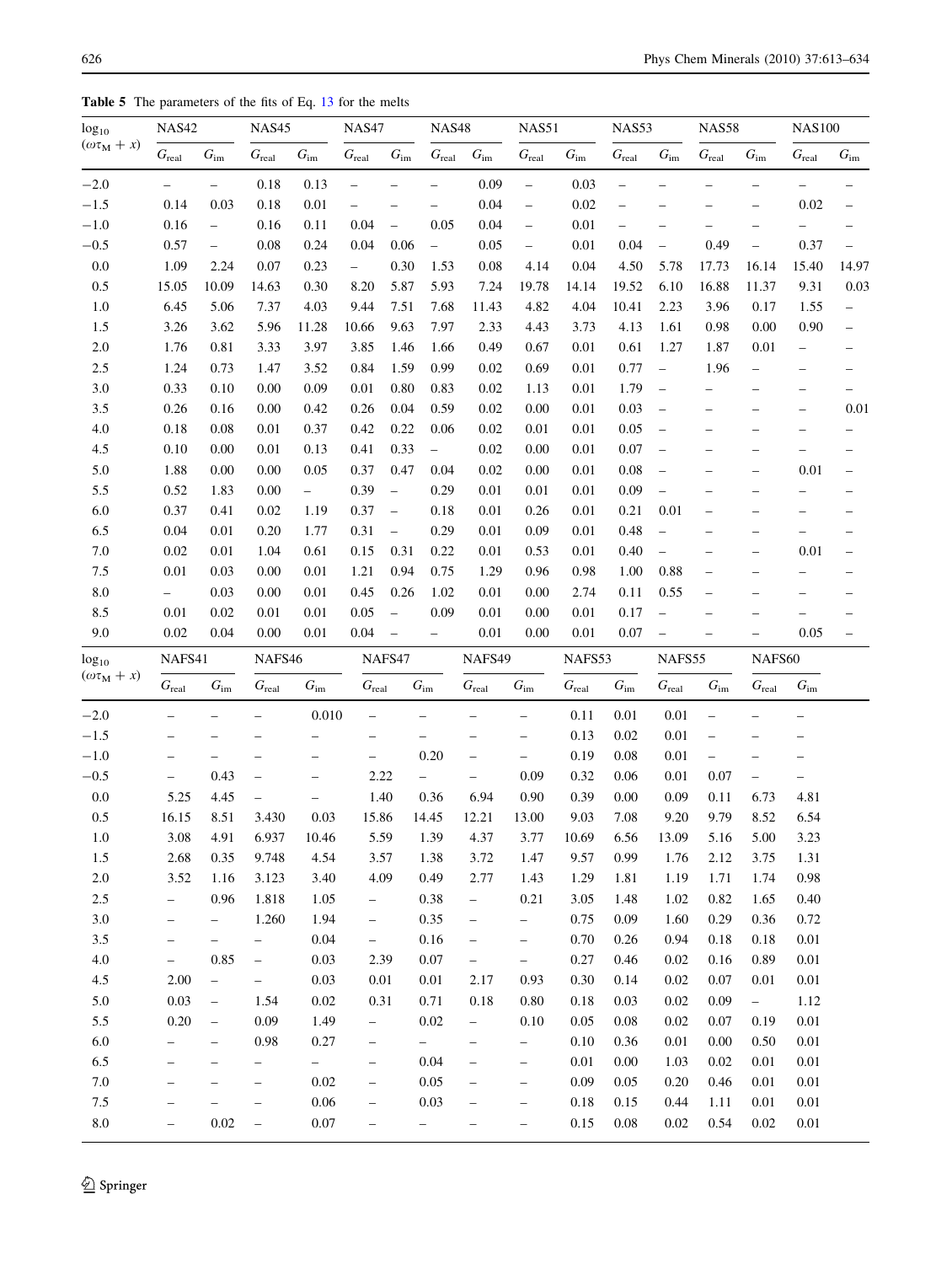<span id="page-14-0"></span>Table 5 continued

| $log_{10}$            | NAFS <sub>41</sub>               |                   | NAFS46                   |              | NAFS <sub>47</sub>       |                          | NAFS <sub>49</sub> |                   | NAFS <sub>53</sub> |                                 | NAFS <sub>55</sub>       |                   | NAFS60            |              |
|-----------------------|----------------------------------|-------------------|--------------------------|--------------|--------------------------|--------------------------|--------------------|-------------------|--------------------|---------------------------------|--------------------------|-------------------|-------------------|--------------|
| $(\omega \tau_M + x)$ | $G_{\rm real}$                   | $G_{\rm im}$      | $G_{\text{real}}$        | $G_{\rm im}$ | $G_{\rm real}$           | $G_{\rm im}$             | $G_{\rm real}$     | $G_{\rm im}$      | $G_{\rm real}$     | $G_{\rm im}$                    | $G_{\text{real}}$        | $G_{\rm im}$      | $G_{\text{real}}$ | $G_{\rm im}$ |
| 8.5                   | $\overbrace{\phantom{12322111}}$ | 0.22              | $\overline{\phantom{a}}$ | 0.06         | 0.02                     | $\overline{\phantom{m}}$ | $\qquad \qquad -$  | 0.02              | 0.06               | $\hspace{0.1mm}-\hspace{0.1mm}$ | $\overline{\phantom{0}}$ | $\qquad \qquad -$ | 0.02              | 0.01         |
| 9.0                   | $\qquad \qquad -$                | $\qquad \qquad -$ | 0.02                     | 0.06         | $\overline{\phantom{m}}$ | $\qquad \qquad -$        | -                  | $\qquad \qquad -$ | 0.06               | 0.33                            | $\overline{\phantom{0}}$ | $\qquad \qquad -$ | 0.09              | 0.01         |

The  $G_x$  values (in GPa) are calculated separately for the imaginary and the real component of the data

relaxation peak occurs up to 7.5 orders of magnitude faster than the  $\alpha$ -peak and is accompanied by a 2–3 GPa increase in the real part of the modulus (see Fig.  $10$ ). There are two energy loss processes other than that associated with the lifetime of Si–O bonds expected in these melts—the motion of  $Al^{3+}$  ions (lifetime of Al–O bonds) and the motion of Na<sup>+</sup> ions (lifetimes of Na–O bonds).

As seen in Fig. [12,](#page-15-0) the maximum in the imaginary part of the shear modulus of NAS100 is centred on  $\log_{10} \omega \tau_M = 0$ . The data are compared to the data of Mills [\(1974](#page-21-0)) on the same composition at the same deformation frequencies. Here, a  $G_{\infty}$  of 27.5 GPa was determined. Mills ([1974\)](#page-21-0) determined  $G_{\infty} = 15$  GPa for the same melt composition (see Table [2](#page-6-0)). The room-temperature shear modulus for this melt composition determined by ultrasonic methods is 29.9 GPa, with 24.1 GPa presented in the compilation of Ahrens [\(1995](#page-20-0)). There is good agreement between the present torsion data and that determined by ultrasonic techniques—for a  $dG_{\infty}/dT = -6$  MPa K<sup>-1</sup>. A d $G_{\odot}$ /dT of -24 to -40 MPa K<sup>-1</sup> is needed to bring

Fig. 11 Deviation of relaxation from the Maxwell relaxation time as a function of composition for both the real (small symbols) and imaginary (large symbols) data: a and **d**  $\alpha$ -relaxation of Na<sub>2</sub>O–Al<sub>2</sub>O<sub>3</sub>– SiO<sub>2</sub> melts as a function of  $\gamma$ and  $S/T$ ; **b** and **e**  $\alpha$ -relaxation of  $Na<sub>2</sub>O-Fe<sub>2</sub>O<sub>3</sub> - Al<sub>2</sub>O<sub>3</sub> - SiO<sub>2</sub>$  melts as a function of  $\gamma$  and S/T; **c**  $\beta$ -relaxation for all melts—as a function of  $\gamma$ . The curves describing the a-relaxation data are the best fit Gaussian curve to the  $Na<sub>2</sub>O–Al<sub>2</sub>O<sub>3</sub>–SiO<sub>2</sub> data.$ There is too much scatter in the Na<sub>2</sub>O–Fe<sub>2</sub>O<sub>3</sub>–Al<sub>2</sub>O<sub>3</sub>–SiO<sub>2</sub> data to allow such a fit. The data of Webb ([1992\)](#page-21-0) for a rhyolite composition melt are the filled diamond in **b** and **e**. The data of Bagdassarov et al. [\(1993](#page-20-0)) for iron-free haplogranitic melts are the *open diamond* in **a** and **d** 

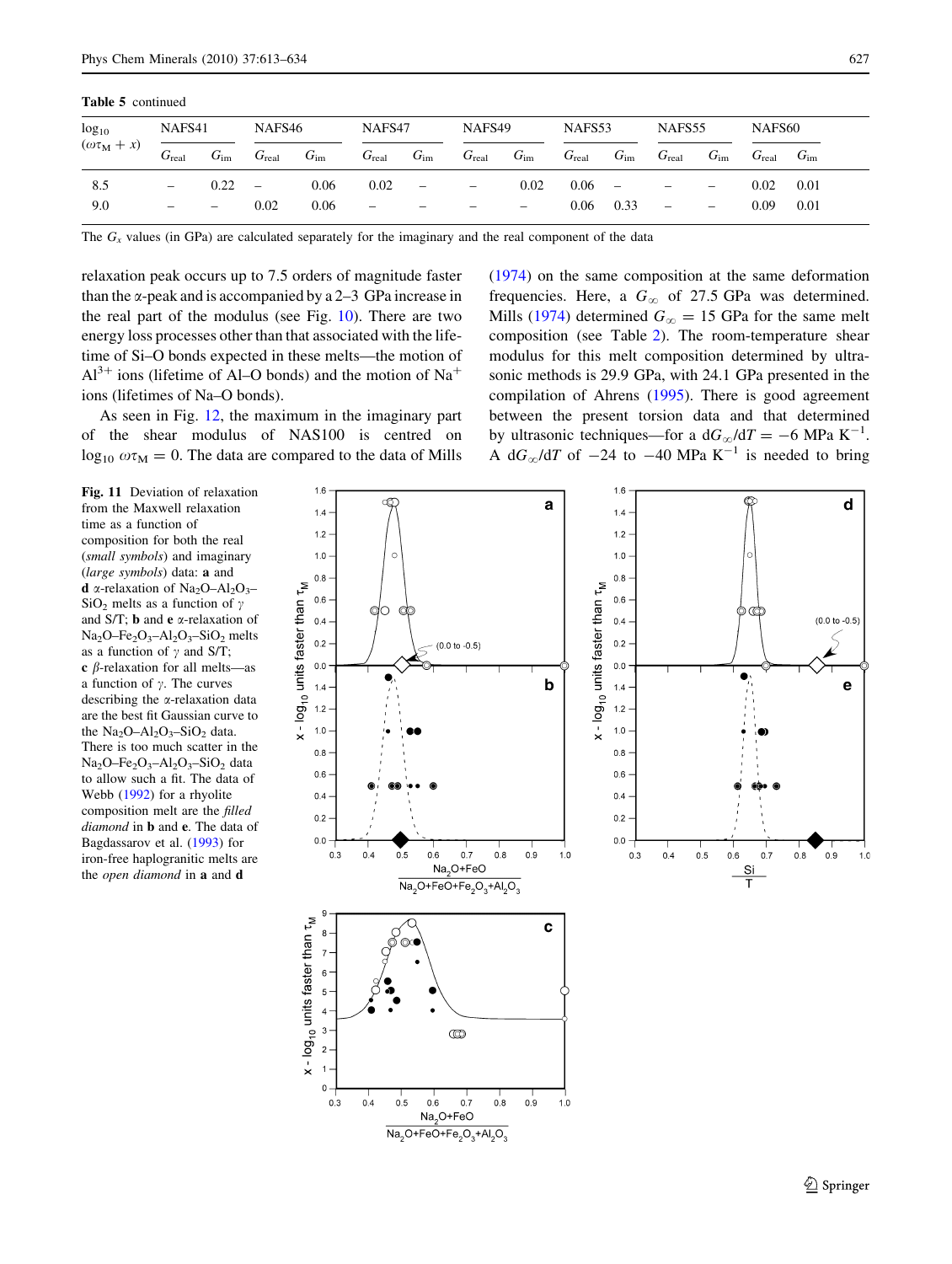<span id="page-15-0"></span>

Fig. 12 Frequency dependent real (solid symbols) and imaginary (hollow symbols) components of the shear modulus of  $0.33Na<sub>2</sub>O 0.67SiO<sub>2</sub>$  (sample NAS100). The *dashed line* is the data of Mills ([1974\)](#page-21-0) on the same composition

Mills' high temperature shear modulus into agreement with the literature data or the present ultrasonic data. The  $dG_{\infty}/$  $dT$  values of  $-7.6$  and  $-10.6$  MPa K<sup>-1</sup> are found in the literature for 30 and 35 mol%  $Na<sub>2</sub>O-SiO<sub>2</sub>$  glasses (Bansal and Doremus [1986\)](#page-20-0).

The greatest difficulty in designing a torsion experiment is the rigidity of the connection between the torsion rods and the sample. If there is slippage at this connection, low shear modulus values are measured. The high elastic shear modulus determined here by torsion and ultrasonic methods indicates that the low values of elastic shear modulus determined by Mills ([1974](#page-21-0)) are due possibly to slippage at the connections between sample and torsion rod. In his experiments, Mills [\(1974\)](#page-21-0) used clamps between torsion rod and 50 mm long sample. These clamps sat inside his furnace. Mills determined the correct value of shear modulus for  $SiO<sub>2</sub>$  melt ( $\sim$  30 GPa in comparison with the 31.2 GPa value in the compilation of Bass [1995\)](#page-20-0) as this melt was measured as a long cylinder which was held by clamps outside the furnace. Both the present data and that of Mills

[\(1974](#page-21-0)) have the imaginary peak centred on  $\log_{10} \omega \tau_M = 0$ for the NS100 melt.

# Viscosity

Viscosity is also calculated from the torsion data as:

$$
\eta^*(\omega) = \frac{G^*(\omega)}{\mathrm{i}\,\omega} \tag{14}
$$

(Webb [1992\)](#page-21-0). As an example, the viscosity of the melts NAS47 and 48 is shown in Fig. 13 as a function of frequency at each temperature. The Newtonian viscosity is given by the low-frequency frequency-independent part of the viscosity curve and is calculated at each temperature from the average of the frequency independent data; or where there are not enough data, the Newtonian viscosity is taken to be the lowest frequency datum. Each of these viscosity data is plotted in Fig. [14](#page-16-0) (and shown in Table [3\)](#page-8-0) as a function of inverse temperature, together with the viscosity data from the micro-penetration measurements. The agreement between viscosities determined in the micro-penetration and torsion experiments supports the robustness of the torsion data. As the viscosities agree, the temperature calibrations of the two furnaces are correct, and there is no slippage at the torsion rod/melt interface as also shown from the general agreement between the torsion and the ultrasonic shear modulus values. The agreement between viscosity determined using these two techniques also supports the shift in relaxation times to shorter values than the Maxwell relaxation time being real and not due to errors in measurements or temperature. As the lowest frequency of the torsion measurements is 1 mHz, the highest viscosity expected to be accurately determined is  $\sim 10^{13}$  Pa s. Allowing for the distribution in relaxation times; all viscosities  $>10^{15}$  Pa s are not relaxed and therefore slightly lower than the relaxed viscosity. As shown in Fig. [10](#page-12-0), higher temperature data are not available as the measured shear modulus is zero for the range of frequencies available with the torsion device.

Fig. 13 Frequency dependent viscosity of NAS47 and 48 for a range of temperatures. The grey lines mark the value of the frequency-independent viscosity

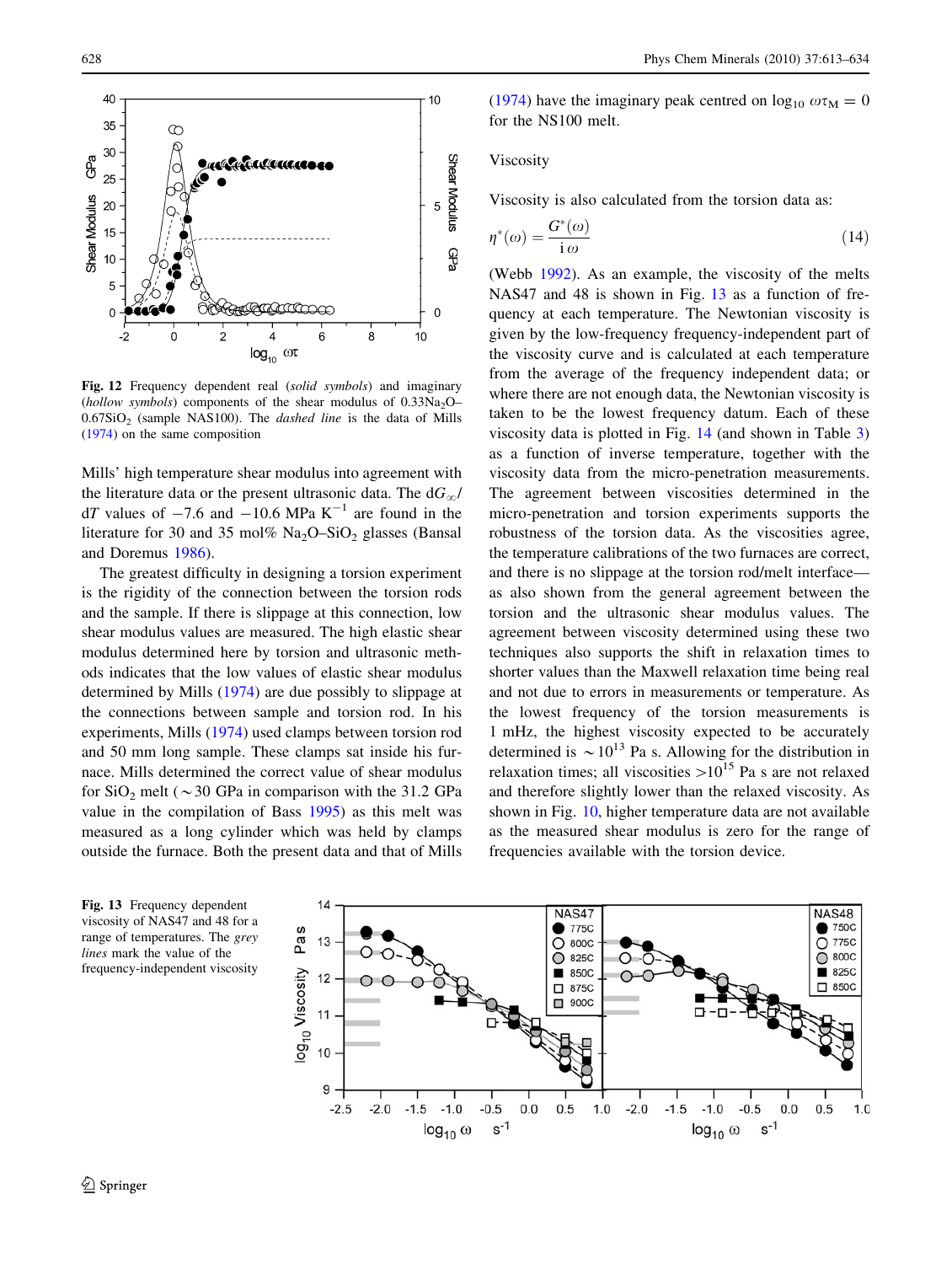<span id="page-16-0"></span>

Fig. 14 Viscosity determined from torsion measurements for the a  $Na<sub>2</sub>O-Al<sub>2</sub>O<sub>3</sub>$ -SiO<sub>2</sub> and **b** the Na<sub>2</sub>O–FeO–Fe<sub>2</sub>O<sub>3</sub>-Al<sub>2</sub>O<sub>3</sub>-SiO<sub>2</sub> melts. The straight lines are the Arrhenian fits to the micro-penetration viscosity data. The *dashed lines* are the extrapolations of the micropenetration data

# **Discussion**

Each of the physical properties investigated here shows a change in trend at the  $\gamma \sim 0.5$  composition. These changes in

trend as a function of composition indicate that there is a change in the structural units occurring in the melt with changing composition. The molar volume,  $T_g^{12}$  (and  $T_f^{20}$ ) and shear modulus data all follow the same trend, with an almost constant value for the peraluminous melts and glasses and a decreasing value as the melt or glass becomes increasingly peralkaline. Both density and  $C_p^{\text{conf}}$  show a minimum value at  $\gamma \sim 0.5$ ; no clear trend change is seen in  $C_{\text{pl}}$ , however.

# Heat capacity

The heat capacity data can be combined with the viscosity data to calculate the configurational entropy  $S_{\text{conf}}(T_g)$  of the melts, using the equation of Richet et al. [\(1986](#page-21-0));

$$
\log_{10} \eta = A_e + \frac{B_e}{\ln 10 \left[ S_{\text{conf}}(T_g) + \int_{T_g}^T \frac{C_p^{\text{conf}}}{T} dT \right] T}
$$
(15)

where  $A_e$  is either found from fits to the viscosity data or is taken to be the composition independent constant  $-2.6 \pm 1$  log<sub>10</sub> Pa s, determined by Toplis ([1998\)](#page-21-0). At  $T_g$ , the integral of  $C_p^{\text{conf}}/T$  is zero and thus the  $B_e$  and  $S_{\text{conf}}(T_g)$ terms can be calculated from viscosity data as a function of temperature. The calculation of  $B_e$  and  $S_{conf}(T_g)$  have been performed with  $A_e = -2.6$ , as there is no low viscosity data to constrain the value of  $A<sub>e</sub>$ . The calculated  $B<sub>e</sub>$  and  $S_{\text{conf}}(T_g)$  as shown in Table [2](#page-6-0) and Fig. [15](#page-17-0). Straight line fits to the data show that a general increase in  $S_{\text{conf}}(T_g)$  with increasing peraluminosity is observed for both iron-free and iron-bearing melts; but no clear trend change as a function of composition is seen. No clear trend change is seen in  $B<sub>e</sub>$  as a function of composition, simply a general increase that mirrors the  $S_{\text{conf}}(T_g)$  data. The determination of the  $A<sub>e</sub>$  term presents problems if only high viscosity data are available. In the few cases where both low viscosity  $(10^{-1}$ -10<sup>4</sup> Pa s) concentric cylinder and high viscosity  $(10<sup>8</sup> - 10<sup>13</sup>$  Pa s) micro-penetration or parallel plate data exist, it is possible to determine the  $A<sub>e</sub>$  term. This term has been calculated by Russell et al. [\(2003](#page-21-0)) by fitting the Vogel–Fulcher–Tamman and the Adam–Gibbs equation to a large series of viscosity data and found to be  $A_{VFT}$  =  $-4.3 \pm 0.7 \log_{10}$  Pa s, and  $A_{\text{AG}} = -3.2 \pm 0.7 \log_{10}$  Pa s. Giordano et al.  $(2006)$  found a preferred value of  $-4.07$  in their study of viscosity; and suggested that the minimum possible value of  $A_e$  should be  $-4.5$ ; based on theories of kinetic rate processes in melts. Toplis [\(1998](#page-21-0)) in his summary of Adam-Gibbs parameters found  $A<sub>e</sub>$  to be  $-2.6 \pm 1.0$  log<sub>10</sub> Pa s. The A<sub>e</sub> value of Toplis ([1998\)](#page-21-0) is used in the present study. Use of a different  $A_e$  value produces the same trends in  $B_e$  and  $S_{conf}(T_g)$  but the parameters have slightly different absolute values [If a value of  $-4.5$  is used for the term  $A_e$ , instead of the  $-2.6$ employed here, the calculated  $B_e$  and  $S_{conf}(T_g)$  terms increase linearly by a factor of  $\sim$  1.5.].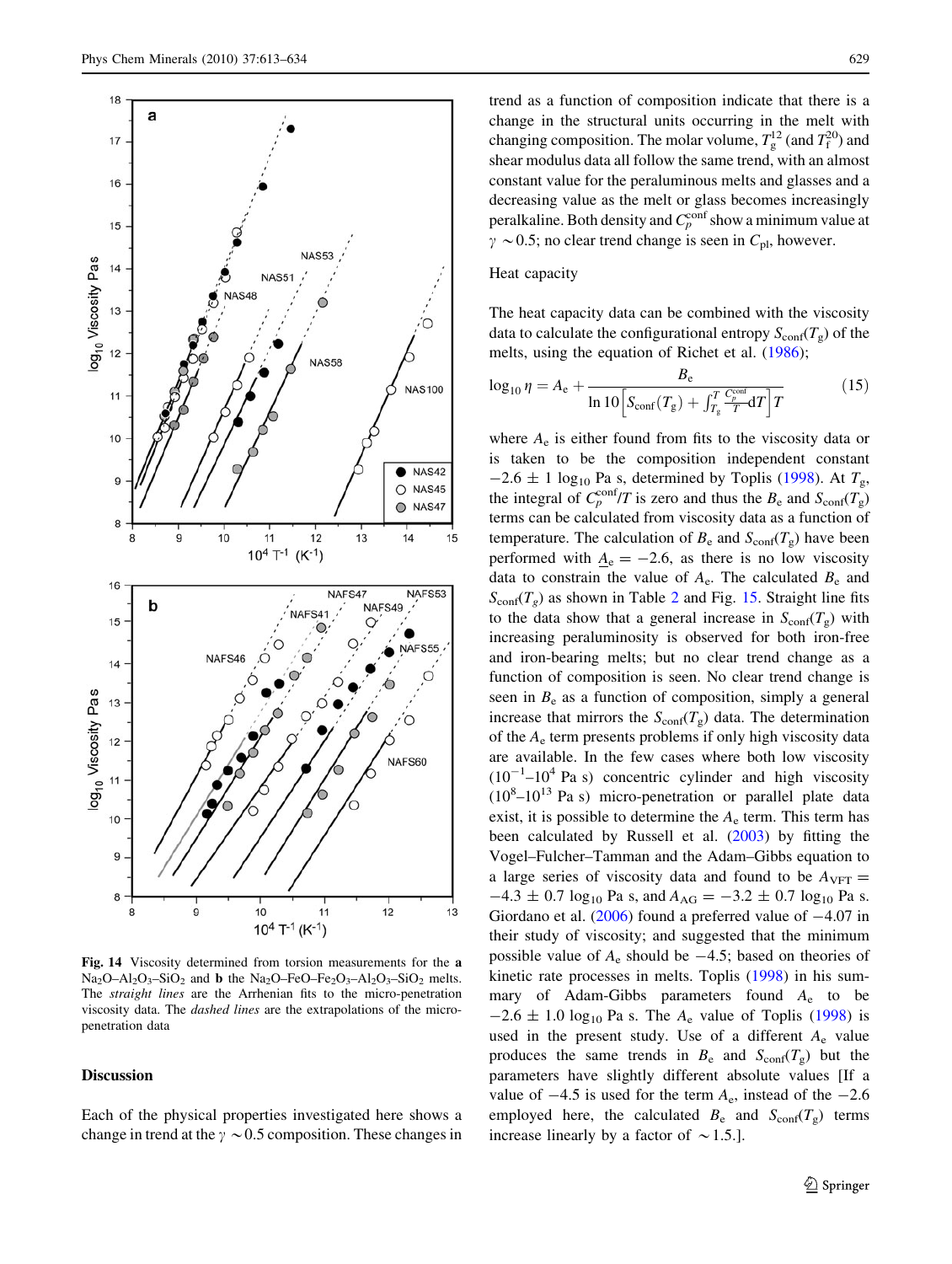<span id="page-17-0"></span>

Fig. 15 Calculated  $S_{\text{conf}}(T_g)$  and  $B_e$  for the iron-free (*open symbols*) and iron-bearing (filled symbols) melts. Straight lines have been fit to the data—black and grey, respectively

 $C_p^{\text{conf}}$  is a measure of the energy needed for rearrangement of the structural units in the melt (e.g. Richet and Toplis [2001\)](#page-21-0). Thus, the least amount of energy is required for a melt in which there are (theoretically) no non-bridging oxygens and no tri-clusters. The amount of energy needed to rearrange the melt structure increases as the number of NBOs increases and also as the number of triclusters (or other new Al<sup>3+</sup>-structure increases).  $S_{conf}(T_g)$  is a measure of the number of different structural units within the melt and appears to increase as the melt composition changes from Al-free peralkaline to Al-rich peraluminous compositions. The  $B<sub>e</sub>$  term which is a measure of the size of the smallest re-arranging structural unit (e.g. Richet and Toplis [2001](#page-21-0)) increases with increasing  $S_{\text{conf}}(T_g)$ . This suggests that as the composition is changed from peralkaline to peraluminous, the number of different structural units increases as does the size of these units.

#### Torsion and mechanical spectra

Of the three peaks expected in the imaginary part of the torsion spectrum, only two are seen. The second, fast,

 $\beta$ -structural relaxation is assumed to be associated with the diffusion of  $Na<sup>+</sup>$  in the melt. This fast relaxation peak has been observed in previous studies (e.g. Day and Rindone [1962b](#page-20-0)). This is the first study to observe both the  $\alpha$  and  $\beta$ peaks in  $Na<sub>2</sub>O-Al<sub>2</sub>O<sub>3</sub>$ –SiO<sub>2</sub> melts in the same experiment.

The compilation of diffusivity data in Fig. [1](#page-2-0) illustrates schematically that the diffusion rate of  $Na<sup>+</sup>$  approaches that of Si and O in silicate melts at high temperature (low viscosities). At high viscosity ( $\sim 10^{12}$  Pa s) however, the diffusion rate of Na<sup>+</sup> is  $\sim$  12 orders of magnitude faster than that of Si and O for a  $Na<sub>2</sub>O-Al<sub>2</sub>O<sub>3</sub>$ -SiO<sub>2</sub> composition melt; while the diffusion rate of  $Al^{3+}$  is  $\sim$  5 orders of magnitude faster than that of Si and O. Mungall et al. [\(1998](#page-21-0)) determined the diffusion rate of  $Al^{3+}$  and Na<sup>+</sup> in a  $Na<sub>2</sub>O–K<sub>2</sub>O–Al<sub>2</sub>O<sub>3</sub>–SiO<sub>2</sub>–H<sub>2</sub>O$  melt. A straight line extrapolation of their data in inverse temperature space, together with a rescaling using the Eyring equation to calculate the structural relaxation time  $\tau_M = \eta_0/G_{\infty} = kT/$  $D\lambda G_{\infty}$ , gives a ~7 orders of magnitude difference between the lifetime of a Na–O bond and a Si–O bond at the present viscosities. This supports the assumption that the fast relaxation seen in our measurements is due to  $Na<sup>+</sup>$  diffusion. A close look at the log  $\omega \tau_M$  value at which this second peak occurs for each melt composition shows that the peak moves to slower times ( $\sim$ 2 log<sub>10</sub> unit difference between samples NAS42 and 53) with increasing Al-content (see Fig. [11](#page-14-0)c). This is in agreement with the calculations of Kargl and Meyer ([2004\)](#page-20-0) who showed that with increasing  $Al_2O_3$  content the  $\beta$ -relaxation peak (Na<sup>+</sup>) moves to slower times: closer to the  $\alpha$ -relaxation peak.

The attenuation peak associated with the motion of  $Al^{3+}$ in the melt is not observed in the torsion data. It is assumed that the peak for Al motion will occur between the Si and the Na peaks in frequency space. The data of Mungall et al. [\(1998](#page-21-0)) however suggest that the diffusivity of Al in the present viscosity range should be very similar to that of Si and O if not slower (this observation would therefore imply that the glass transition, which is defined by the longestlived bond lifetime, is a function of the Al–O bonds in aluminium-rich melts). Thus the absence of an observable Al-peak suggests that the Al–O bond lifetimes which were sought in this study are buried in the peak due to the Si–O bond lifetimes.

Without a clear Al–O peak, the effect of the presence of tri-clusters cannot be identified. As there is no clear trend observed in the FWHM of the imaginary peak in the shear modulus data, there can be no discussion about increasing or decreasing distributions of relaxation times associated with increasing numbers of Al–O bonds or  $AlSi<sub>2</sub>–O$  bonds as a function of peralkalinity/peraluminosity.

Inspection of the frequency dependence of the shear modulus data however, shows that the curves for the different compositions are centred on different  $\omega\tau_M$  values.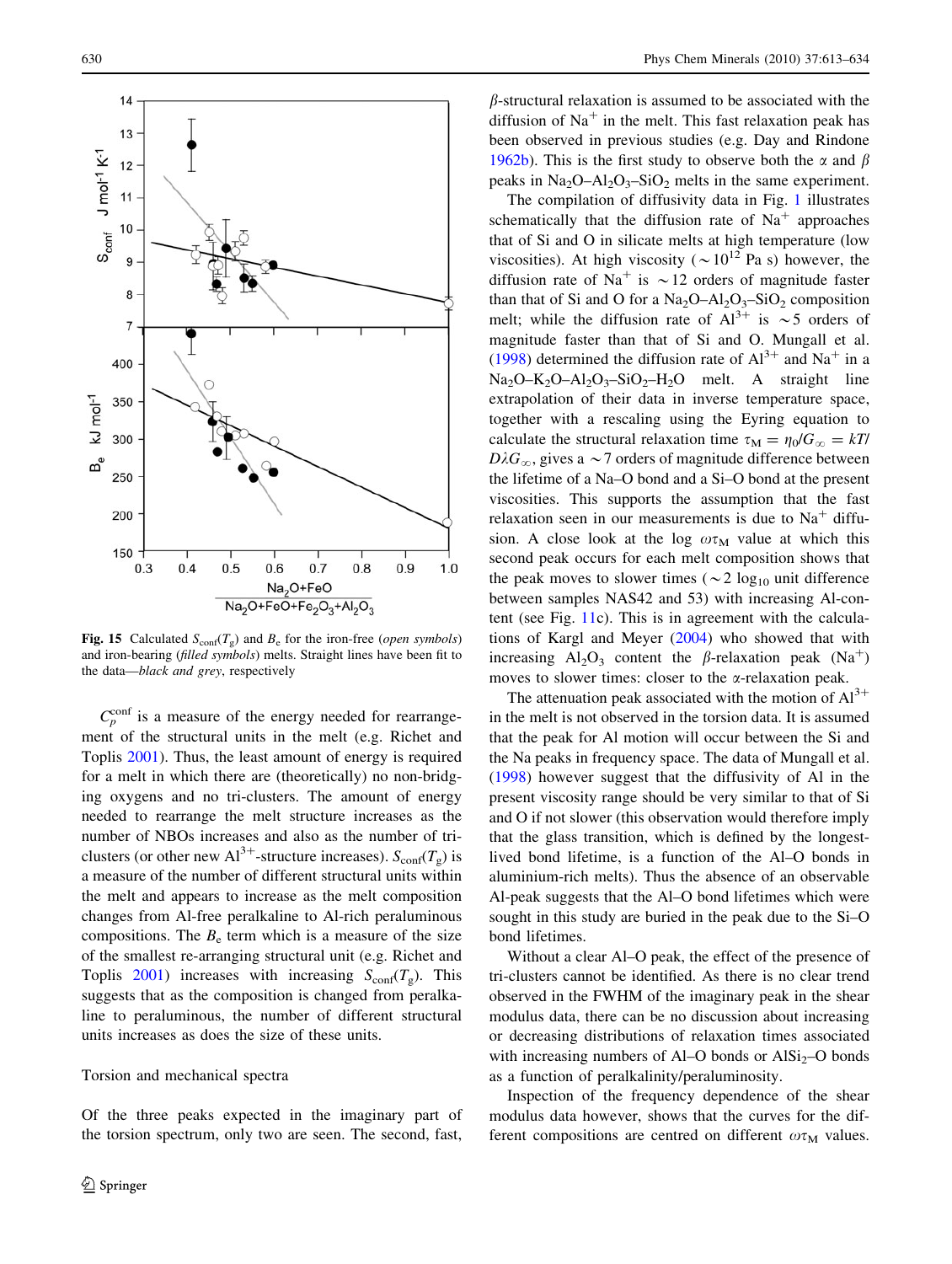<span id="page-18-0"></span>Figure [11](#page-14-0) a, b illustrates the  $\omega \tau_M$  at which  $G_{im}$  is centred (see Table [5\)](#page-13-0) as a function of  $\gamma$ . Some of the melts relax up to 30 times faster than predicted by the Maxwell equation. Previous studies of relaxation in silicate melts have found that the  $\alpha$ -relaxation occurs within  $\pm 0.5 \log_{10}$  units (a factor of 3) of  $\omega \tau_M = 1$  (e.g. Mills [1974;](#page-21-0) Webb [1992](#page-21-0); Bagdassarov et al. [1993\)](#page-20-0). The relaxation spectra from torsion experiments of Webb ([1992—](#page-21-0)rhyolite composition) and Bagdassarov et al. (et al. ([1993\)](#page-20-0)—haplogranitic compositions) on aluminosilicate melts with  $\gamma$  ranging from 0.48 to 0.52 are centred on  $log_{10} \omega \tau_M = 0$ . The imaginary peaks for all of the present melts within this  $\gamma$  range are centred on  $\log_{10} \omega \tau_M = +0.5$  to +1.5, suggesting that the  $\gamma$  parameter is not the relevant structural measure to describe the relaxation time trend.

An alternative measure of "structure" is Al/Si (e.g. Mysen [1999](#page-21-0)). Here, this ratio is calculated as the number of Si-tetrahedra (S) per number of  $Si + Al$  tetrahedra in the melt (T). The shift of the relaxation from  $\omega \tau_M$  is shown as a function of Si/T in Fig. [11.](#page-14-0) The data of Webb ([1992\)](#page-21-0) and Bagdassarov (1993) are for relatively  $SiO<sub>2</sub>$ -rich melts with  $Si/T \sim 0.85$ , and therefore fit into the trend of deviation from  $\omega\tau_M$  as a function of Si/T. Thus it would appear that the observed deviation from the Maxwell relaxation time may be due to a change in flow mechanism as a function of Si/T and not to the presence of tri-clusters. This suggests that two different effects are being observed in these different experiments. The physical properties reported here in their relaxed (viscosity,  $C_p^{\text{conf}}$ ) or unrelaxed (elastic modulus, density) conditions show a trend change as a function of composition at  $\gamma \sim 0.5$ . These changes in trend can be associated with the introduction of a new structural unit whose occurrence is controlled by the Na/Al. The relaxation time data do not appear to be sensitive to the appearance of a new structural unit. The relaxation time does however appear to be sensitive to changes in the flow mechanism of the melt which occur as a function of Si/Al.

The Maxwell relationship was developed for a gas with a single type of structural unit. It has been shown to work well in the investigation of almost all silicate melts which have been studied previously. Here, the Maxwell relationship does not successfully predict the relaxation times of the melts with  $\gamma \sim 0.5$ . These melts are also those with  $Si/T \sim 0.65$  and are the most silica-poor melts that have been investigated by torsion techniques to date. The deviation of the melt relaxation to times faster than  $\tau_M$  could be explained in terms of the melt structure changing from being dominated by the network forming Si (whose relaxation can be described by the Maxwell equation), to a mixture of Si and Al tetrahedra (which is too complex to be described by the Maxwell equation) to a melt structure whose flow is dominated by the making and breaking of Al–O bonds (whose relaxation can be described by the Maxwell equation). On this basis one would expect the deviation from the Maxwell behaviour to occur for Si/T  $\sim$ 0.5. This deviation, however, occurs for Si/T  $\sim$ 0.65 suggesting that there are further changes occurring in the melt structure and flow mechanism. One possibility is that there are clusters of Si–O bonds surrounded by volumes (or channels) of Al–O bonding melt occurring before the Si=Al condition occurs. This structural model is analogous to that proposed by Bockris et al. ([1956\)](#page-20-0) for  $M_2O-SiO_2$ melts and by Greaves ([2000\)](#page-20-0) and Kargl and Meyer ([2004\)](#page-20-0) for Al-poor  $Na<sub>2</sub>O-Al<sub>2</sub>O<sub>3</sub>$ -SiO<sub>2</sub> melts. In these studies the existence and effect on physical properties of Na-rich channels within the melt were discussed and modelled.

## Attenuation

The energy loss due to the relaxation of parts of the melt structure can also be analysed in terms of the quality factor  $Q^{-1}(\omega)$  where

$$
\mathcal{Q}^{-1}(\omega) = \frac{G''(\omega)}{G'(\omega)}\tag{16}
$$

(O'Connell and Budiansky [1978](#page-21-0); Johnston and Toksöz [1981](#page-20-0); Webb and Jackson [2003\)](#page-21-0). Figure [16](#page-19-0) shows  $Q^{-1}(\omega)$  for melt NAS48 as a function of inverse temperature. Two straight line trends can be seen in this plot—one associated with the slowest relaxing part of the melt structure; and one associated with the  $\sim$  7.5 orders of magnitude faster relaxation. The two regions have been fit separately by the equation

$$
Q^{-1}(\omega) = Q_0^{-1} \omega^{-\alpha} \exp\left(-\frac{\alpha E}{RT}\right) \tag{17}
$$

(Webb and Jackson [2003](#page-21-0)). The parameters of the fits to the data are given in Table [4](#page-10-0). As shown in Fig. [17](#page-19-0), the activation energy for the  $\alpha$ -relaxation of the melt is in good agreement with the activation energy for viscous flow determined from the micro-penetration measurements in these melts—as is expected. The average activation energy for the faster motion is  $\sim$  126 kJ mol<sup>-1</sup>. The activation energy for Na diffusion in silicate melts is  $50-100$  kJ mol<sup>-1</sup> (Bansal and Doremus [1986\)](#page-20-0). This is in agreement with the second energy loss peak being for the diffusion of  $Na<sup>+</sup>$  in the melt.

The parameter  $\alpha$  in Eq. 17 is found for both the  $\alpha$ - and the  $\beta$ -relaxation peak and listed in Table [4;](#page-10-0) and shown in Fig. [18](#page-19-0). The curves in Fig. [18](#page-19-0) are a guide for the eye, with the trend change chosen to occur at  $\gamma \sim 0.5$  in view of all of the other physical property and parameter changes occurring at this composition.

#### Summary

It is assumed here that the viscous flow in these melts is identified in the torsion measurements as the  $\alpha$ -relaxation.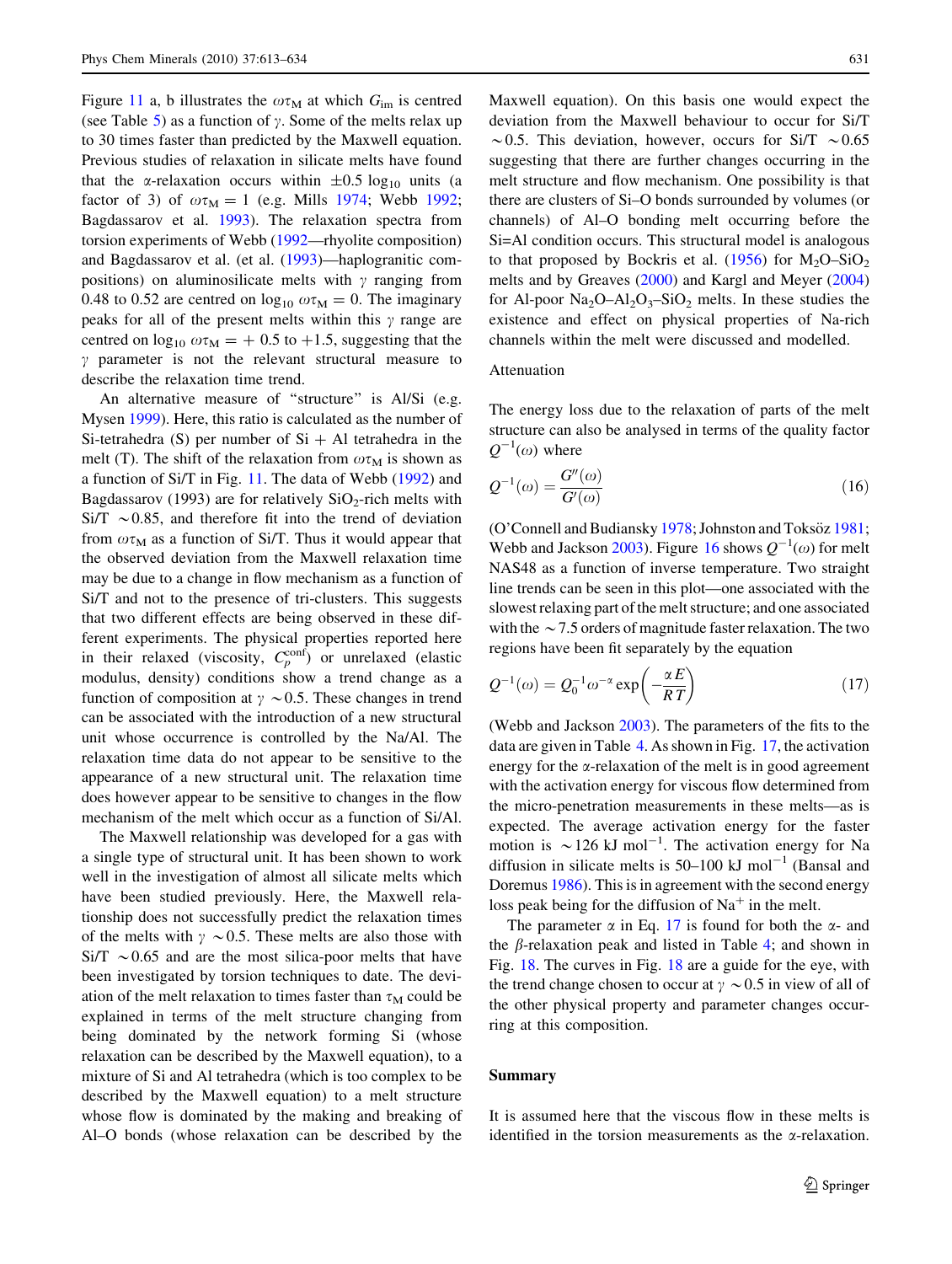700

600

500

400

300 300

Activation Energy kJ mol<sup>-1</sup>

<span id="page-19-0"></span>

iron-bearing melts torsion

attenuation

400

Q



Fig. 17 Plot of the activation energy determined from the attenuation data and the torsional viscosity against the activation energy from micro-penetration viscosity data

In Fig. 17 the activation energy for viscous flow determined by torsion is compared to the activation energy determined from the attenuation data as a function of activation energy from viscosity (micro-penetration technique). The data should plot on a straight line with slope  $= 1$ .

The  $C_p^{\text{conf}}$ , G,  $\rho$ ,  $\eta$  data all show a trend change as a function of composition in  $Na<sub>2</sub>O-(Fe<sub>2</sub>O<sub>3</sub>)-Al<sub>2</sub>O<sub>3</sub>-SiO<sub>2</sub>$ melts at  $Na<sub>2</sub>O(+FeO)-Al<sub>2</sub>O<sub>3</sub>(+Fe<sub>2</sub>O<sub>3</sub>)$ , for constant  $SiO<sub>2</sub>$ content. This change in physical property trend can be associated with the change in structural units which must occur with decreasing  $[Na_2O + FeO]/[Al_2O_3 + Fe_2O_3]$ when there are no longer enough monovalent or divalent atoms  $(Na^+, Fe^{2+})$  to charge balance all of the tetrahedrally co-ordinated trivalent atoms  $(A1^{3+}, Fe^{3+})$ .

The expected Al–O relaxation peak does not appear in the torsion spectra. The diffusion data in the literature suggest that the timescale of Al diffusion is close to that of Si and O diffusion at the temperature and viscosity

Fig. 18 The  $\alpha$ -parameter from Eq. [17](#page-18-0) for the Na<sub>2</sub>O–Al<sub>2</sub>O<sub>3</sub>–SiO<sub>2</sub> and the iron-bearing  $Na<sub>2</sub>O–Al<sub>2</sub>O<sub>3</sub>–SiO<sub>2</sub>$  melts

conditions of the torsion measurements. Thus it appears that the Al–O peak is part of the Si–O peak. The width of the Si–O peak for the imaginary part of the modulus, however, does not change as the Si/T ratio decreases.

The elastic shear modulus and the viscosity data obtained from the torsion measurements are in agreement with the ultrasonic and micro-penetration data, respectively. It can be seen from the frequency dependence of the shear modulus, however, that the glass transition does not occur at the  $\omega\tau_M = 1$  condition for all melts as expected from Maxwell theory. This is in contrast to all of the literature data which show that the  $\alpha$  peak in the imaginary part of the shear modulus is centred on  $\omega \tau_M \sim 1$  (-0.5)  $\langle \log_{10} \omega \tau \langle 0.2; \text{ see } \text{Mills } 1974; \text{ Webb } 1991;$  $\langle \log_{10} \omega \tau \langle 0.2; \text{ see } \text{Mills } 1974; \text{ Webb } 1991;$  $\langle \log_{10} \omega \tau \langle 0.2; \text{ see } \text{Mills } 1974; \text{ Webb } 1991;$  $\langle \log_{10} \omega \tau \langle 0.2; \text{ see } \text{Mills } 1974; \text{ Webb } 1991;$  $\langle \log_{10} \omega \tau \langle 0.2; \text{ see } \text{Mills } 1974; \text{ Webb } 1991;$ Bagdassarov et al. [1993](#page-20-0)). These melts are in the composition range  $\gamma \sim 0.5$ , and Si/T  $\sim 0.85$ .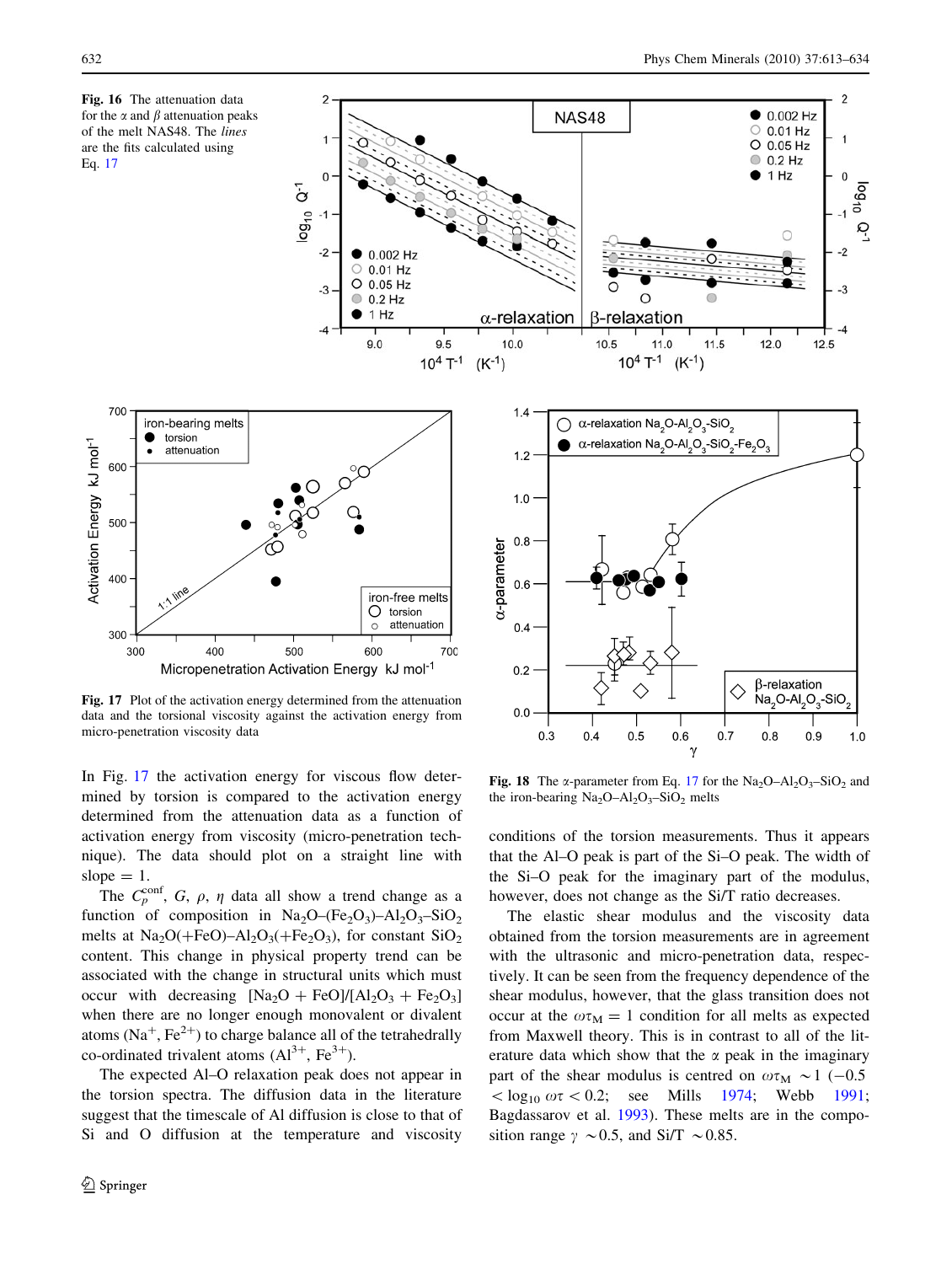<span id="page-20-0"></span>Recently, Stebbins et al. ([2001;](#page-21-0) [2008](#page-21-0)) and Neuville et al.  $(2006)$  $(2006)$  have discussed that the <sup>V</sup>Si and <sup>V</sup>Al found to exist in silicate glasses could be involved in the flow process of melts. The Maxwell relationship was created for an ideal material in which all of the atoms involved in the flow process are identical. In an Al-free melt in which the flow process is controlled by Si–O bond lifetimes, the conditions are the same as those of the Maxwell equation. In melts with increasing amounts of Al, there are two different structural units dominating flow, and the assumptions built into the Maxwell equation no longer apply to the flow process of the melt. The result is that the Maxwell equation no longer accurately calculates the relaxation time. This deviation from the Maxwell relaxation time is not associated with the appearance of a new structural unit in the melt which is a function of Na/Al. It is associated with the timescale of the flow mechanism in the melt which appears to be a function of Si/Al.

It is to be expected that the deviation from the Maxwell equation should occur in the Si–Al compositional range, and not at the Si–2Al composition. This suggests the possibility of a more complicated relationship for flow and structure than simply Si–O and Al–O bonds. One could have melts in which clusters of unrelaxed Si–O melt is surrounded by Al–O bonds similar to the Na-rich channels occurring in Al-poor melts which disappear with increasing Al content. Such a structure consisting of Si–O clusters surrounded by Al–O bonds is similar to the iceberg type structure proposed by Bockris et al. (1956).

Acknowledgments This research was funded by the Deutsches Forschungsgemeinschaft WE 1810/3-1. P. Meier and G. Raschke helped with the sample preparation, and J. Rahn performed the density and some of the viscosity measurements. The ultrasonic measurements were performed with the help of T. Köppe and K. Samwer, Institute for Low Temperature Physics, Uni. Göttingen. The chemical analyses were performed by A. Kronz, Geochemistry Department, Uni. Göttingen.

Open Access This article is distributed under the terms of the Creative Commons Attribution Noncommercial License which permits any noncommercial use, distribution, and reproduction in any medium, provided the original author(s) and source are credited.

# References

- Ahrens TJ (1995) AGU mineral physics and crystallography. A handbook of physical constants
- Allwardt JR, Lee SK, Stebbins JF (2003) Bonding preferences of nonbridging O atoms: evidence from <sup>17</sup>O MAS and 3QMAS NMR on calcium aluminate and low-silica Ca-aluminosilicate glasses. Am Mineral 88:949–954
- Bagdassarov NS, Dingwell DB, Webb SL (1993) Effect of boron, phosphorus and fluorine on shear stress relaxation in haplogranitic melts. Eur J Mineral 5:409–425
- Bansal NP, Doremus RH (1986) Handbook of glass properties. Academic Press, London
- Bass J (1995) Elasticity of Minerals, Glasses, and Melts. In: TJ Ahrens (ed) AGU mineral physics and crystallography. A Handbook of physical constants. pp 45–63
- Bockris JOM, Tomlinson JW, White JL (1956) The structure of the liquid silicates: partial molar volumes and expansivities. Trans Faraday Soc 52:299–310
- Brady JB (1995) Diffusion data for silicate minerals, glasses, and liquids, mineral. In: Ahrens TJ (ed) AGU mineral physics and crystallography. A handbook of physical constants. pp 269–290
- Brawer S (1985) Relaxation in Viscous Liquids and Glasses, Am. Ceram. Soc., Colombus, 220 pp
- Chakraborty S (1995) Diffusion in silicate melts. Rev Mineral 32:411–497
- Day DE, Rindone EG (1962a) Properties of soda aluminosilicate glasses: I, Refractive index, density, molar refractivity and infrared absorption spectra. J Am Ceram Soc 45:489–496
- Day DE, Rindone EG (1962b) Properties of soda aluminosilicate glasses: 2. Internal friction. J Am Ceram Soc 45:496–504
- DeBolt MA, Easteal AJ, Macedo PB, Moynihan CT (1976) Analysis of structural relaxation in glass using rate heating data. J Am Ceram Soc 5:16–21
- Dingwell DB, Webb SL (1989) Structural relaxation in silicate melts and non-Newtonian melt rheology in geologic processes. Phys Chem Mineral 16:508–516
- Dingwell DB, Webb SL (1990) Relaxation in silicate melts. Eur J Mineral 2:427–449
- Falenty K (2007) Physical and thermodynamic properties of aluminosilicate melts as a function of composition, PhD Thesis, Göttingen University, 262 pp, [http://webdoc.sub.gwdg.de/diss/](http://webdoc.sub.gwdg.de/diss/2008/falenty/falenty.pdf) [2008/falenty/falenty.pdf](http://webdoc.sub.gwdg.de/diss/2008/falenty/falenty.pdf)
- Giordano D, Mangiacapra A, Potuzak M, Russell JK, Romano C, Dingwell DB, Di Muroe A (2006) An expanded non-Arrhenian model for silicate melt viscosity: a treatment for metaluminous, peraluminous and peralkaline liquids. Chem Geol 229:42–56
- Goto T, Yamamoto S, Ohno I, Anderson OL (1989) Elastic constants of corundum up to 1825 K. J Geophys Res 94:7588–7602
- Greaves GN (2000) Structure and ionic transport in disordered silicates. Mineral Mag 64:441–446
- Gruener G, Odier P, De Sousa Meneses D, Florian P, Richet P (2001) Bulk and local dynamics in glass-forming liquids: a viscosity, electrical conductivity, and NMR study of aluminosilicate melts. Phys Rev B 64:024206
- Herzfeld KF, Litovitz TA (1959) Absorption and dispersion of ultrasonic waves. Academic Press, New York
- Hunold K, Brückner R (1980) Physikalische Eigenschaften und strukturelle Feinbau von Natrium- Aluminosilicatgläsern undschmelzen. Glastech Ber 6S:149–161
- Johnston DH, Toksöz MN (1981) Definitions and terminology. In: Toksoz MN, Johnston DH (eds) Seismic wave attenuation. Soc Explor Geophys 2:1–5
- Kargl F, Meyer A (2004) Inelastic neutron scattering on sodium aluminosilicate melts: sodium diffusion and intermediate range order. Chem Geol 213:165–172
- Kubicki JD, Toplis MN (2002) Molecular orbital calculations on aluminosilicate tricluster molecules: implications for the structure of aluminosilicate glasses. Am Mineral 87:668–679
- Lacy ED (1963) Aluminium in glasses and melts. Phys Chem Glass 4:234–238
- Liu SB, Stebbins JF, Schneider E, Pines A (1988) Diffusive motion in alkali-silicate melts: an NMR study at high temperature. Geochim Cosmochim Acta 52:527–538
- Maass P, Peibst R (2006) Ion diffusion and mechanical losses in mixed alkali glasses. J Non-Cryst Solid 352:5178–5187